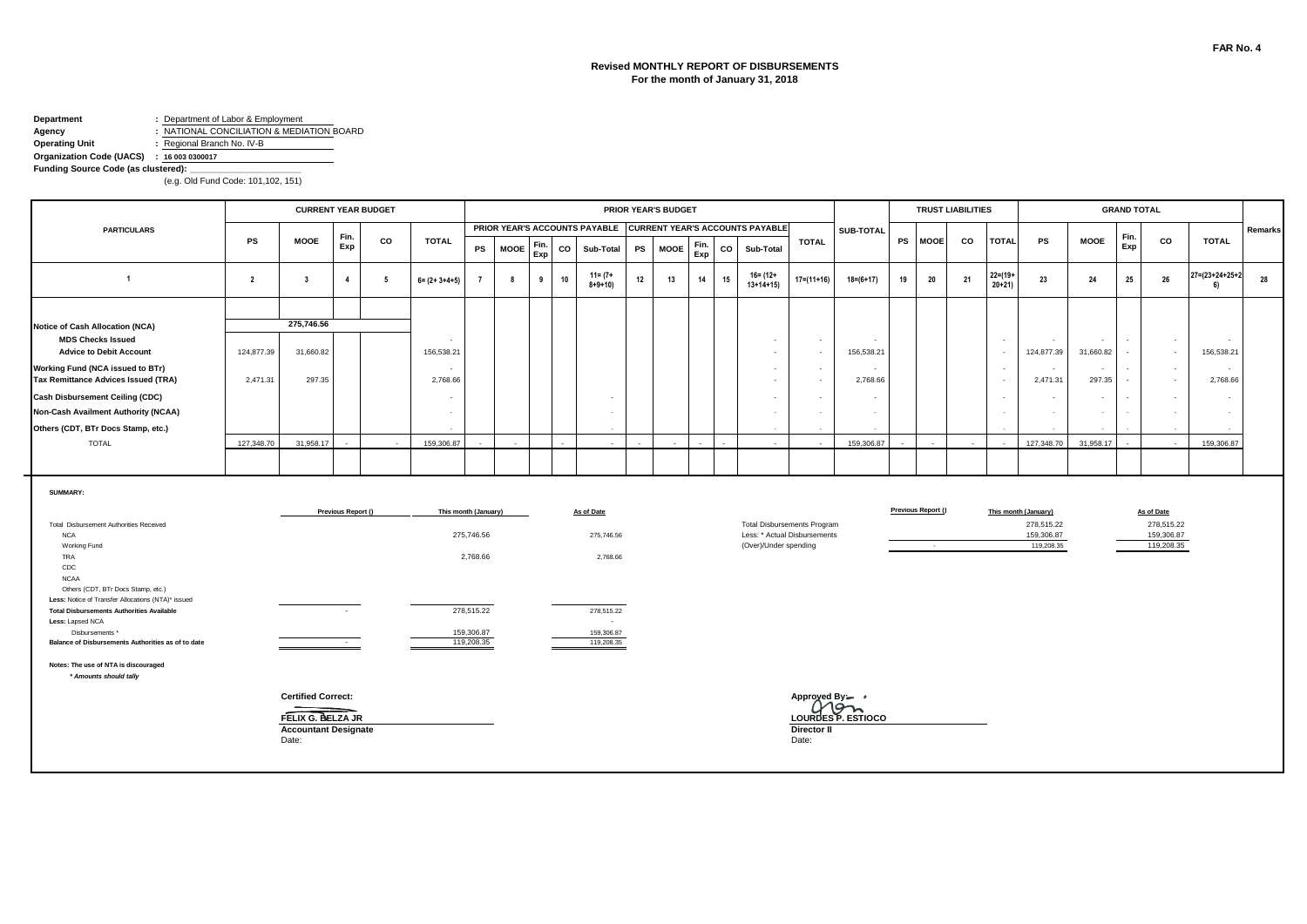#### **Revised MONTHLY REPORT OF DISBURSEMENTS For the month of February 28, 2018**

#### **Department :** Department of Labor & Employment **Agency :** NATIONAL CONCILIATION & MEDIATION BOARD

**Operating Unit :** Regional Branch No. IV-B

#### **Organization Code (UACS) : 16 003 0300017** Funding Source Code (as clustered):

|                                                                                                                            |                     |                             |                                  | <b>CURRENT YEAR BUDGET</b> |                                      |                       |                               |             |    |                             |    | <b>PRIOR YEAR'S BUDGET</b> |             |    |                                        |                          |                                    |                                    |    |                                                | <b>TRUST LIABILITIES</b> |                                    |                                     |                        | <b>GRAND TOTAL</b> |                          |                                 |         |
|----------------------------------------------------------------------------------------------------------------------------|---------------------|-----------------------------|----------------------------------|----------------------------|--------------------------------------|-----------------------|-------------------------------|-------------|----|-----------------------------|----|----------------------------|-------------|----|----------------------------------------|--------------------------|------------------------------------|------------------------------------|----|------------------------------------------------|--------------------------|------------------------------------|-------------------------------------|------------------------|--------------------|--------------------------|---------------------------------|---------|
| <b>PARTICULARS</b>                                                                                                         |                     |                             |                                  |                            |                                      |                       | PRIOR YEAR'S ACCOUNTS PAYABLE |             |    |                             |    |                            |             |    | <b>CURRENT YEAR'S ACCOUNTS PAYABLE</b> |                          |                                    | SUB-TOTAL                          |    |                                                |                          |                                    |                                     |                        |                    |                          |                                 | Remarks |
|                                                                                                                            | PS                  | <b>MOOE</b>                 | Fin.<br>Exp                      | CO                         | <b>TOTAL</b>                         | PS                    | <b>MOOE</b>                   | Fin.<br>Exp | CO | Sub-Total                   | PS | <b>MOOE</b>                | Fin.<br>Exp | co | Sub-Total                              |                          | <b>TOTAL</b>                       |                                    |    | PS MOOE                                        | CO                       | <b>TOTAL</b>                       | PS                                  | <b>MOOE</b>            | Fin.<br>Exp        | co                       | <b>TOTAL</b>                    |         |
| $\overline{1}$                                                                                                             | $\overline{2}$      | $\overline{\mathbf{3}}$     | $\overline{4}$                   | 5                          | $6 = (2 + 3 + 4 + 5)$                | $\overline{7}$        | 8                             | 9           | 10 | $11 = (7 +$<br>$8 + 9 + 10$ | 12 | 13                         | 14          | 15 | $16 = (12 +$<br>$13+14+15$             |                          | $17=(11+16)$                       | $18 = (6 + 17)$                    | 19 | 20                                             | 21                       | $22 = (19 + 2)$<br>$0+21$          | 23                                  | 24                     | 25                 | 26                       | $27 = (23 + 24 + 25 + 2)$<br>6) | 28      |
|                                                                                                                            |                     |                             |                                  |                            |                                      |                       |                               |             |    |                             |    |                            |             |    |                                        |                          |                                    |                                    |    |                                                |                          |                                    |                                     |                        |                    |                          |                                 |         |
| <b>Notice of Cash Allocation (NCA)</b>                                                                                     |                     | 599,030.64                  |                                  |                            |                                      |                       |                               |             |    |                             |    |                            |             |    |                                        |                          |                                    |                                    |    |                                                |                          |                                    |                                     |                        |                    |                          |                                 |         |
| <b>MDS Checks Issued</b><br><b>Advice to Debit Account</b>                                                                 | 122.54<br>59,587.38 | 7,526.93<br>43,489.09       |                                  |                            | 7,649.47<br>103,076.47               |                       | 5,660.48<br>15,937.31         |             |    |                             |    |                            |             |    |                                        | $\sim$                   | $\sim$                             | 7,649.47<br>103,076.47             |    |                                                |                          | $\sim$<br>$\overline{\phantom{a}}$ | 122.54<br>59,587.38                 | 13,187.41<br>59,426.40 |                    | $\sim$<br>$\sim$         | 13,309.95<br>119,013.78         |         |
| Working Fund (NCA issued to BTr)<br>Tax Remittance Advices Issued (TRA)                                                    | 5,407.26            |                             |                                  |                            | $\overline{\phantom{a}}$<br>5,407.26 |                       | 531.69                        |             |    |                             |    |                            |             |    |                                        | $\sim$<br>$\sim$         | $\sim$<br>٠.                       | $\sim$<br>5,407.26                 |    |                                                |                          | $\sim$<br>$\sim$                   | $\sim$<br>5,407.26                  | $\sim$<br>531.69       | $\sim$             | $\sim$<br>$\sim$         | $\sim$<br>5,938.95              |         |
| <b>Cash Disbursement Ceiling (CDC)</b>                                                                                     |                     |                             |                                  |                            |                                      |                       |                               |             |    |                             |    |                            |             |    |                                        | $\overline{\phantom{a}}$ | $\overline{\phantom{a}}$           | $\sim$                             |    |                                                |                          | $\overline{\phantom{a}}$           | $\sim$                              | $\sim$                 |                    | $\sim$                   | ٠                               |         |
| Non-Cash Availment Authority (NCAA)                                                                                        |                     |                             |                                  |                            |                                      |                       |                               |             |    |                             |    |                            |             |    |                                        |                          |                                    | in 1919.                           |    |                                                |                          | in a                               | $\sim$                              | $\sim$                 |                    | $\sim$                   |                                 |         |
| Others (CDT, BTr Docs Stamp, etc.)                                                                                         |                     |                             |                                  |                            |                                      |                       |                               |             |    |                             |    |                            |             |    |                                        |                          |                                    |                                    |    |                                                |                          |                                    |                                     |                        |                    |                          |                                 |         |
| <b>TOTAL</b>                                                                                                               | 65,117.18           | 51,016.02                   |                                  | $\sim$                     | 116,133.20                           |                       | 22,129.48                     |             |    | $\sim$                      |    |                            |             |    |                                        | $\sim$                   | $\sim$                             | 116,133.20                         |    | $\sim$                                         | $\overline{\phantom{a}}$ |                                    | 65.117.18                           | 73,145.50              |                    |                          | 138,262.68                      |         |
|                                                                                                                            |                     |                             |                                  |                            |                                      |                       |                               |             |    |                             |    |                            |             |    |                                        |                          |                                    |                                    |    |                                                |                          |                                    |                                     |                        |                    |                          |                                 |         |
| SUMMARY:                                                                                                                   |                     |                             |                                  |                            |                                      |                       |                               |             |    |                             |    |                            |             |    |                                        |                          |                                    |                                    |    |                                                |                          |                                    |                                     |                        |                    |                          |                                 |         |
| Total Disbursement Authorities Received                                                                                    |                     |                             | <b>Previous Report (January)</b> |                            |                                      | This month (February) |                               |             |    | As of Date                  |    |                            |             |    |                                        |                          | <b>Total Disbursements Program</b> |                                    |    | <b>Previous Report (January)</b><br>278,515.22 |                          |                                    | This month (February)<br>604,969.59 |                        |                    | As of Date<br>883,484.81 |                                 |         |
| <b>NCA</b>                                                                                                                 |                     |                             | 275,746.56                       |                            |                                      | 599,030.64            |                               |             |    | 874,777.20                  |    |                            |             |    |                                        |                          | Less: * Actual Disbursements       |                                    |    | 159,306.87                                     |                          |                                    | 138,262.68                          |                        |                    | 297,569.55               |                                 |         |
| Working Fund                                                                                                               |                     |                             |                                  |                            |                                      |                       |                               |             |    |                             |    |                            |             |    |                                        | (Over)/Under spending    |                                    |                                    |    | 119,208.35                                     |                          |                                    | 466,706.91                          |                        |                    | 585,915.26               |                                 |         |
| TRA<br>CDC                                                                                                                 |                     |                             | 2,768.66                         |                            |                                      | 5,938.95              |                               |             |    | 8,707.61                    |    |                            |             |    |                                        |                          |                                    |                                    |    |                                                |                          |                                    |                                     |                        |                    |                          |                                 |         |
| <b>NCAA</b><br>Others (CDT, BTr Docs Stamp, etc.)                                                                          |                     |                             |                                  |                            |                                      |                       |                               |             |    |                             |    |                            |             |    |                                        |                          |                                    |                                    |    |                                                |                          |                                    |                                     |                        |                    |                          |                                 |         |
| Less: Notice of Transfer Allocations (NTA)* issued<br><b>Total Disbursements Authorities Available</b><br>Less: Lapsed NCA |                     |                             | 278,515.22                       |                            |                                      | 604,969.59            |                               |             |    | 883,484.81<br>$\sim$        |    |                            |             |    |                                        |                          |                                    |                                    |    |                                                |                          |                                    |                                     |                        |                    |                          |                                 |         |
| Disbursements *                                                                                                            |                     |                             | 159,306.87                       |                            |                                      | 138,262.68            |                               |             |    | 297,569.55                  |    |                            |             |    |                                        |                          |                                    |                                    |    |                                                |                          |                                    |                                     |                        |                    |                          |                                 |         |
| Balance of Disbursements Authorities as of to date                                                                         |                     |                             | 119,208.35                       |                            |                                      | 466,706.91            |                               |             |    | 585,915.26                  |    |                            |             |    |                                        |                          |                                    |                                    |    |                                                |                          |                                    |                                     |                        |                    |                          |                                 |         |
| Notes: The use of NTA is discouraged<br>* Amounts should tally                                                             |                     |                             |                                  |                            |                                      |                       |                               |             |    |                             |    |                            |             |    |                                        |                          |                                    |                                    |    |                                                |                          |                                    |                                     |                        |                    |                          |                                 |         |
|                                                                                                                            |                     | <b>Certified Correct:</b>   |                                  |                            |                                      |                       |                               |             |    |                             |    |                            |             |    |                                        |                          |                                    |                                    |    |                                                |                          |                                    |                                     |                        |                    |                          |                                 |         |
|                                                                                                                            |                     | FELIX G. BELZA JR           |                                  |                            |                                      |                       |                               |             |    |                             |    |                            |             |    |                                        |                          |                                    | Approved By:<br>LOURDES P. ESTIOCO |    |                                                |                          |                                    |                                     |                        |                    |                          |                                 |         |
|                                                                                                                            |                     | <b>Accountant Designate</b> |                                  |                            |                                      |                       |                               |             |    |                             |    |                            |             |    |                                        |                          | Director II                        |                                    |    |                                                |                          |                                    |                                     |                        |                    |                          |                                 |         |
|                                                                                                                            |                     | Date:                       |                                  |                            |                                      |                       |                               |             |    |                             |    |                            |             |    |                                        |                          | Date:                              |                                    |    |                                                |                          |                                    |                                     |                        |                    |                          |                                 |         |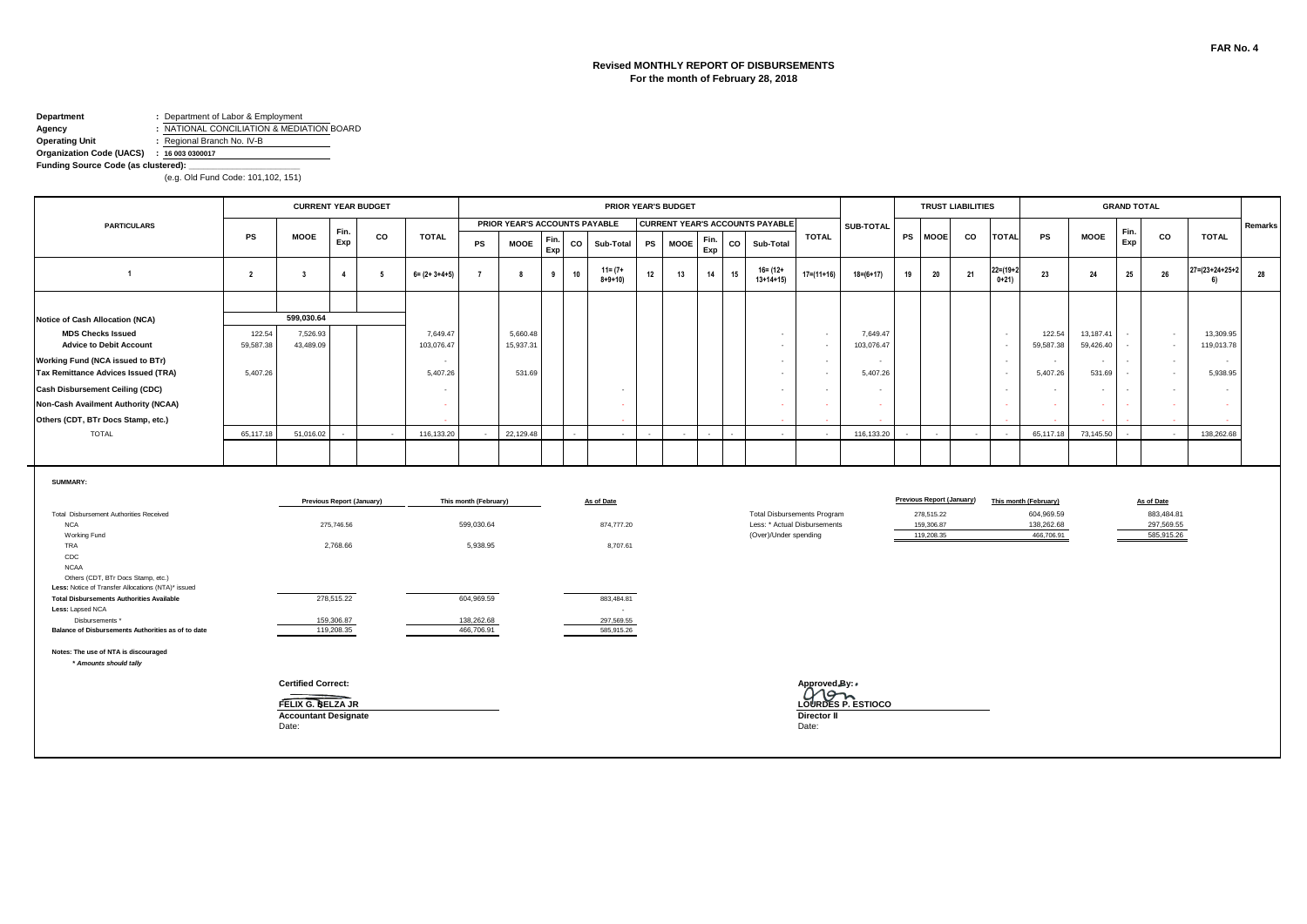#### **MONTHLY REPORT OF DISBURSEMENTS For the month of March 31, 2018**

### **Department :** Department of Labor & Employment

**Agency :** NATIONAL CONCILIATION & MEDIATION BOARD<br> **Operating Unit :** Regional Branch No. IV-B **Operating Unit :** Regional Branch No. IV-B

۰.

**Organization Code (UACS) : 16 003 0300017**

**Funding Source Code (as clustered):** 

|                                                                                          |                         | <b>CURRENT YEAR BUDGET</b>           |                          |    |                          |                             |                               |             |    |                             |    | <b>PRIOR YEAR'S BUDGET</b> |             |    |                                                       |                      |                          |    |                            | <b>TRUST LIABILITIES</b> |                           |                             |                         | <b>GRAND TOTAL</b> |                                    |                                  |         |
|------------------------------------------------------------------------------------------|-------------------------|--------------------------------------|--------------------------|----|--------------------------|-----------------------------|-------------------------------|-------------|----|-----------------------------|----|----------------------------|-------------|----|-------------------------------------------------------|----------------------|--------------------------|----|----------------------------|--------------------------|---------------------------|-----------------------------|-------------------------|--------------------|------------------------------------|----------------------------------|---------|
| <b>PARTICULARS</b>                                                                       |                         |                                      | Fin.                     |    |                          |                             | PRIOR YEAR'S ACCOUNTS PAYABLE |             |    |                             |    |                            |             |    | <b>CURRENT YEAR'S ACCOUNTS PAYABLE</b>                |                      | SUB-TOTAL                |    |                            |                          |                           |                             |                         | Fin.               |                                    |                                  | Remarks |
|                                                                                          | PS                      | <b>MOOE</b>                          | Exp                      | CO | <b>TOTAL</b>             | PS                          | <b>MOOE</b>                   | Fin.<br>Exp | co | Sub-Total                   | PS | <b>MOOE</b>                | Fin.<br>Exp | co | Sub-Total                                             | <b>TOTAL</b>         |                          |    | PS MOOE                    | CO                       | <b>TOTAL</b>              | PS                          | <b>MOOE</b>             | Exp                | co                                 | <b>TOTAL</b>                     |         |
| $\overline{1}$                                                                           | $\overline{2}$          | $\overline{\mathbf{3}}$              | $\overline{4}$           | 5  | $6 = (2 + 3 + 4 + 5)$    |                             | 8                             | 9           | 10 | $11 = (7 +$<br>$8 + 9 + 10$ | 12 | 13                         | 14          | 15 | 16= (12+<br>$13+14+15$                                | $17=(11+16)$         | $18 = (6 + 17)$          | 19 | 20                         | 21                       | $22 = (19 +$<br>$20 + 21$ | 23                          | 24                      | 25                 | 26                                 | $27 = (23 + 24 + 25 + 2)$<br>-61 | 28      |
|                                                                                          |                         |                                      |                          |    |                          |                             |                               |             |    |                             |    |                            |             |    |                                                       |                      |                          |    |                            |                          |                           |                             |                         |                    |                                    |                                  |         |
| <b>Notice of Cash Allocation (NCA)</b>                                                   |                         | 18,000.00                            |                          |    |                          |                             |                               |             |    |                             |    |                            |             |    |                                                       |                      |                          |    |                            |                          |                           |                             |                         |                    |                                    |                                  |         |
| <b>MDS Checks Issued</b><br><b>Advice to Debit Account</b>                               | 55,654.30<br>131,893.78 | 82,989.08<br>290,083.61              |                          |    | 138,643.38<br>421,977.39 |                             | 38,325.34                     |             |    | 38,325.34                   |    |                            |             |    | $\sim$<br>$\sim$                                      | $\sim$<br>38,325.34  | 138,643.38<br>460,302.73 |    |                            |                          | $\sim$<br>$\sim$          | 55,654.30<br>131,893.78     | 82,989.08<br>328,408.95 |                    | $\sim$<br>$\sim$                   | 138,643.38<br>460,302.73         |         |
| Working Fund (NCA issued to BTr)<br>Tax Remittance Advices Issued (TRA)                  | 5,407.26                | 13,561.36                            |                          |    | 18,968.62                |                             | 2,555.03                      |             |    | 2,555.03                    |    |                            |             |    | $\sim$<br>$\sim$                                      | $\sim$<br>2,555.03   | $\sim$<br>21,523.65      |    |                            |                          | $\sim$<br>$\sim$          | $\sim$<br>5,407.26          | 16,116.39               |                    | $\overline{\phantom{a}}$<br>$\sim$ | $\sim$<br>21,523.65              |         |
| <b>Cash Disbursement Ceiling (CDC)</b>                                                   |                         |                                      |                          |    |                          |                             |                               |             |    |                             |    |                            |             |    | $\sim$                                                |                      | $\sim$                   |    |                            |                          | $\sim$                    | $\sim$                      | $\sim$                  | $\sim$             | $\sim$                             | $\sim$                           |         |
| Non-Cash Availment Authority (NCAA)                                                      |                         |                                      |                          |    |                          |                             |                               |             |    |                             |    |                            |             |    | $\sim$                                                |                      | $\sim$                   |    |                            |                          | $\overline{\phantom{a}}$  | ÷                           |                         |                    |                                    | ÷.                               |         |
| Others (CDT, BTr Docs Stamp, etc.)                                                       |                         |                                      |                          |    |                          |                             |                               |             |    |                             |    |                            |             |    |                                                       |                      |                          |    |                            |                          |                           |                             |                         |                    |                                    |                                  |         |
| <b>TOTAL</b>                                                                             | 192.955.34              | 386.634.05                           |                          |    | 579.589.39               |                             | 40.880.37                     |             |    | 40.880.37                   |    |                            |             |    | $\sim$                                                | 40.880.37            | 620.469.76               |    |                            |                          | $\sim$                    | 192.955.34                  | 427,514.42              |                    |                                    | 620.469.76                       |         |
|                                                                                          |                         |                                      |                          |    |                          |                             |                               |             |    |                             |    |                            |             |    |                                                       |                      |                          |    |                            |                          |                           |                             |                         |                    |                                    |                                  |         |
| SUMMARY:                                                                                 |                         | <b>Previous Report (February)</b>    |                          |    |                          | This month (March)          |                               |             |    | As of Date                  |    |                            |             |    |                                                       |                      |                          |    | Previous Report (February) |                          |                           | This month (March)          |                         |                    | As of Date                         |                                  |         |
| Total Disbursement Authorities Received                                                  |                         |                                      |                          |    |                          |                             |                               |             |    |                             |    |                            |             |    | <b>Total Disbursements Program</b>                    |                      |                          |    | 883,484.81                 |                          |                           | 39,523.65                   |                         |                    | 923,008.46                         |                                  |         |
| <b>NCA</b><br>Working Fund                                                               |                         |                                      | 874,777.20               |    |                          | 18,000.00                   |                               |             |    | 892,777.20                  |    |                            |             |    | Less: * Actual Disbursements<br>(Over)/Under spending |                      |                          |    | 297,569.55<br>585,915.26   |                          |                           | 620,469.76<br>(580, 946.11) |                         |                    | 918,039.31<br>4,969.15             |                                  |         |
| TRA                                                                                      |                         |                                      | 8,707.61                 |    |                          | 21,523.65                   |                               |             |    | 30,231.26                   |    |                            |             |    |                                                       |                      |                          |    |                            |                          |                           |                             |                         |                    |                                    |                                  |         |
| CDC<br><b>NCAA</b>                                                                       |                         |                                      |                          |    |                          |                             |                               |             |    |                             |    |                            |             |    |                                                       |                      |                          |    |                            |                          |                           |                             |                         |                    |                                    |                                  |         |
| Others (CDT, BTr Docs Stamp, etc.)<br>Less: Notice of Transfer Allocations (NTA)* issued |                         |                                      |                          |    |                          |                             |                               |             |    |                             |    |                            |             |    |                                                       |                      |                          |    |                            |                          |                           |                             |                         |                    |                                    |                                  |         |
| <b>Total Disbursements Authorities Available</b><br>Less: Lapsed NCA                     |                         |                                      | 883,484.81               |    |                          | 39,523.65                   |                               |             |    | 923,008.46<br>$\sim$        |    |                            |             |    |                                                       |                      |                          |    |                            |                          |                           |                             |                         |                    |                                    |                                  |         |
| Disbursements '<br>Balance of Disbursements Authorities as of to date                    |                         |                                      | 297,569.55<br>585,915.26 |    |                          | 620,469.76<br>(580, 946.11) |                               |             |    | 918,039.31<br>4,969.15      |    |                            |             |    |                                                       |                      |                          |    |                            |                          |                           |                             |                         |                    |                                    |                                  |         |
| Notes: The use of NTA is discouraged<br>* Amounts should tally                           |                         |                                      |                          |    |                          |                             |                               |             |    |                             |    |                            |             |    |                                                       |                      |                          |    |                            |                          |                           |                             |                         |                    |                                    |                                  |         |
|                                                                                          |                         | <b>Certified Correct:</b>            |                          |    |                          |                             |                               |             |    |                             |    |                            |             |    |                                                       |                      | Approved By: _ ,         |    |                            |                          |                           |                             |                         |                    |                                    |                                  |         |
|                                                                                          |                         | FELIX G. BELZA JR                    |                          |    |                          |                             |                               |             |    |                             |    |                            |             |    |                                                       |                      | LOURDES P. ESTIOCO       |    |                            |                          |                           |                             |                         |                    |                                    |                                  |         |
|                                                                                          |                         | <b>Accountant Designate</b><br>Date: |                          |    |                          |                             |                               |             |    |                             |    |                            |             |    |                                                       | Director II<br>Date: |                          |    |                            |                          |                           |                             |                         |                    |                                    |                                  |         |
|                                                                                          |                         |                                      |                          |    |                          |                             |                               |             |    |                             |    |                            |             |    |                                                       |                      |                          |    |                            |                          |                           |                             |                         |                    |                                    |                                  |         |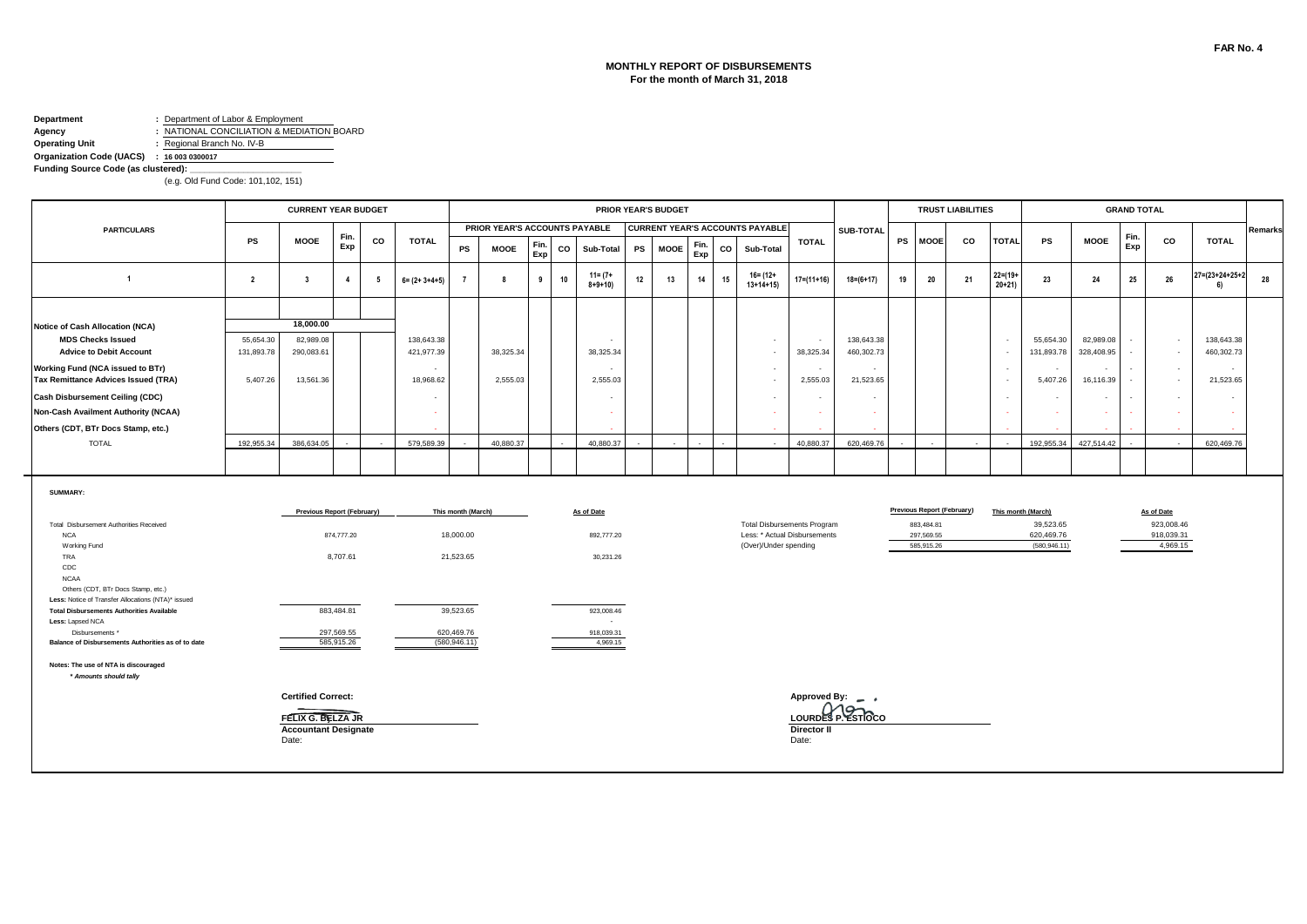#### **MONTHLY REPORT OF DISBURSEMENTS For the month of April 30, 2018**

### **Department :** Department of Labor & Employment

**Agency :** NATIONAL CONCILIATION & MEDIATION BOARD<br> **Operating Unit :** Regional Branch No. IV-B **Operating Unit :** Regional Branch No. IV-B

**Organization Code (UACS) : 16 003 0300017**

**Funding Source Code (as clustered):** 

|                                                                                          |                         | <b>CURRENT YEAR BUDGET</b>     |                        |                 |                         |                    |                               |             |    |                             |           | <b>PRIOR YEAR'S BUDGET</b> |             |    |                                                       |                  |                         |    |                                | <b>TRUST LIABILITIES</b> |                         |                         |                         | <b>GRAND TOTAL</b> |                                    |                         |         |
|------------------------------------------------------------------------------------------|-------------------------|--------------------------------|------------------------|-----------------|-------------------------|--------------------|-------------------------------|-------------|----|-----------------------------|-----------|----------------------------|-------------|----|-------------------------------------------------------|------------------|-------------------------|----|--------------------------------|--------------------------|-------------------------|-------------------------|-------------------------|--------------------|------------------------------------|-------------------------|---------|
| <b>PARTICULARS</b>                                                                       |                         |                                | Fin.                   |                 |                         |                    | PRIOR YEAR'S ACCOUNTS PAYABLE |             |    |                             |           |                            |             |    | <b>CURRENT YEAR'S ACCOUNTS PAYABLE</b>                |                  | SUB-TOTAL               |    |                                |                          |                         |                         |                         | Fin.               |                                    |                         | Remarks |
|                                                                                          | PS                      | <b>MOOE</b>                    | Exp                    | CO              | <b>TOTAL</b>            | PS                 | <b>MOOE</b>                   | Fin.<br>Exp | CO | Sub-Total                   | <b>PS</b> | <b>MOOE</b>                | Fin.<br>Exp | CO | Sub-Total                                             | <b>TOTAL</b>     |                         |    | PS MOOE                        | CO                       | <b>TOTAL</b>            | PS                      | <b>MOOE</b>             | Exp                | co                                 | <b>TOTAL</b>            |         |
| $\overline{1}$                                                                           | $\overline{\mathbf{2}}$ | $\overline{\mathbf{3}}$        | $\overline{4}$         | $5\overline{5}$ | $6 = (2 + 3 + 4 + 5)$   | $\overline{7}$     | -8                            | 9           | 10 | $11 = (7 +$<br>$8 + 9 + 10$ | 12        | 13                         | 14          | 15 | $16 = (12 +$<br>$13+14+15$                            | $17 = (11 + 16)$ | $18 = (6 + 17)$         | 19 | 20                             | 21                       | $22 = (19 +$<br>$20+21$ | 23                      | 24                      | 25                 | 26                                 | 27=(23+24+25+2<br>6)    | 28      |
|                                                                                          |                         |                                |                        |                 |                         |                    |                               |             |    |                             |           |                            |             |    |                                                       |                  |                         |    |                                |                          |                         |                         |                         |                    |                                    |                         |         |
| Notice of Cash Allocation (NCA)                                                          |                         | 276,316.47                     |                        |                 |                         |                    |                               |             |    |                             |           |                            |             |    |                                                       |                  |                         |    |                                |                          |                         |                         |                         |                    |                                    |                         |         |
| <b>MDS Checks Issued</b><br><b>Advice to Debit Account</b>                               | 31,187.83<br>82,878.65  | 30,812.65<br>102,920.23        |                        |                 | 62,000.48<br>185,798.88 |                    |                               |             |    |                             |           |                            |             |    | $\sim$<br>$\sim$                                      | $\sim$<br>$\sim$ | 62,000.48<br>185,798.88 |    |                                |                          | $\sim$<br>٠.            | 31,187.83<br>82,878.65  | 30,812.65<br>102,920.23 |                    | $\sim$<br>$\sim$                   | 62,000.48<br>185,798.88 |         |
| Working Fund (NCA issued to BTr)<br>Tax Remittance Advices Issued (TRA)                  | 5,407.26                | 2,215.03                       |                        |                 | 7,622.29                |                    |                               |             |    |                             |           |                            |             |    | $\sim$<br>$\sim$                                      | $\sim$<br>$\sim$ | 7,622.29                |    |                                |                          | - 1<br>- 1              | $\sim$<br>5,407.26      | $\sim$<br>2,215.03      |                    | $\overline{\phantom{a}}$<br>$\sim$ | 7,622.29                |         |
| <b>Cash Disbursement Ceiling (CDC)</b>                                                   |                         |                                |                        |                 |                         |                    |                               |             |    |                             |           |                            |             |    | $\overline{\phantom{a}}$                              | $\sim$           |                         |    |                                |                          | . .                     | $\sim$                  | $\sim$                  |                    |                                    | $\sim$                  |         |
| <b>Non-Cash Availment Authority (NCAA)</b>                                               |                         |                                |                        |                 |                         |                    |                               |             |    |                             |           |                            |             |    |                                                       | $\sim$           |                         |    |                                |                          |                         | $\sim$                  | ÷.                      |                    |                                    |                         |         |
| Others (CDT, BTr Docs Stamp, etc.)                                                       |                         |                                |                        |                 |                         |                    |                               |             |    |                             |           |                            |             |    |                                                       |                  |                         |    |                                |                          |                         |                         |                         |                    |                                    |                         |         |
| <b>TOTAL</b>                                                                             | 119,473.74              | 135,947.91                     |                        |                 | 255.421.65              |                    |                               |             |    |                             |           |                            |             |    |                                                       |                  | 255.421.65              |    |                                |                          |                         | 119,473.74              | 135.947.91              |                    |                                    | 255.421.65              |         |
|                                                                                          |                         |                                |                        |                 |                         |                    |                               |             |    |                             |           |                            |             |    |                                                       |                  |                         |    |                                |                          |                         |                         |                         |                    |                                    |                         |         |
| <b>SUMMARY:</b>                                                                          |                         | <b>Previous Report (March)</b> |                        |                 |                         | This month (April) |                               |             |    | As of Date                  |           |                            |             |    |                                                       |                  |                         |    | <b>Previous Report (March)</b> |                          |                         | This month (March)      |                         |                    | As of Date                         |                         |         |
| Total Disbursement Authorities Received                                                  |                         |                                |                        |                 |                         |                    |                               |             |    |                             |           |                            |             |    | <b>Total Disbursements Program</b>                    |                  |                         |    | 923,008.46                     |                          |                         | 283,938.76              |                         |                    | 1,206,947.22                       |                         |         |
| <b>NCA</b><br>Working Fund                                                               |                         |                                | 892,777.20             |                 |                         | 276,316.47         |                               |             |    | 1,169,093.67                |           |                            |             |    | Less: * Actual Disbursements<br>(Over)/Under spending |                  |                         |    | 918,039.31<br>4,969.15         |                          |                         | 255,421.65<br>28,517.11 |                         |                    | 1,173,460.96<br>33,486.26          |                         |         |
| TRA<br>CDC<br><b>NCAA</b>                                                                |                         |                                | 30,231.26              |                 |                         | 7,622.29           |                               |             |    | 37,853.55                   |           |                            |             |    |                                                       |                  |                         |    |                                |                          |                         |                         |                         |                    |                                    |                         |         |
| Others (CDT, BTr Docs Stamp, etc.)<br>Less: Notice of Transfer Allocations (NTA)* issued |                         |                                |                        |                 |                         |                    |                               |             |    |                             |           |                            |             |    |                                                       |                  |                         |    |                                |                          |                         |                         |                         |                    |                                    |                         |         |
| <b>Total Disbursements Authorities Available</b><br>Less: Lapsed NCA                     |                         |                                | 923,008.46<br>4,969.15 |                 |                         | 283,938.76         |                               |             |    | 1,206,947.22<br>4,969.15    |           |                            |             |    |                                                       |                  |                         |    |                                |                          |                         |                         |                         |                    |                                    |                         |         |
| Disbursements *                                                                          |                         |                                | 918,039.31             |                 |                         | 255,421.65         |                               |             |    | 1,173,460.96                |           |                            |             |    |                                                       |                  |                         |    |                                |                          |                         |                         |                         |                    |                                    |                         |         |
| Balance of Disbursements Authorities as of to date                                       |                         |                                | <b>Contract</b>        |                 |                         | 28,517.11          |                               |             |    | 28,517.11                   |           |                            |             |    |                                                       |                  |                         |    |                                |                          |                         |                         |                         |                    |                                    |                         |         |
| Notes: The use of NTA is discouraged<br>* Amounts should tally                           |                         |                                |                        |                 |                         |                    |                               |             |    |                             |           |                            |             |    |                                                       |                  |                         |    |                                |                          |                         |                         |                         |                    |                                    |                         |         |
|                                                                                          |                         | <b>Certified Correct:</b>      |                        |                 |                         |                    |                               |             |    |                             |           |                            |             |    |                                                       | Approved By =    |                         |    |                                |                          |                         |                         |                         |                    |                                    |                         |         |
|                                                                                          |                         | FELIX G. BELZA JR              |                        |                 |                         |                    |                               |             |    |                             |           |                            |             |    |                                                       |                  | LOURDES P. ESTIOCO      |    |                                |                          |                         |                         |                         |                    |                                    |                         |         |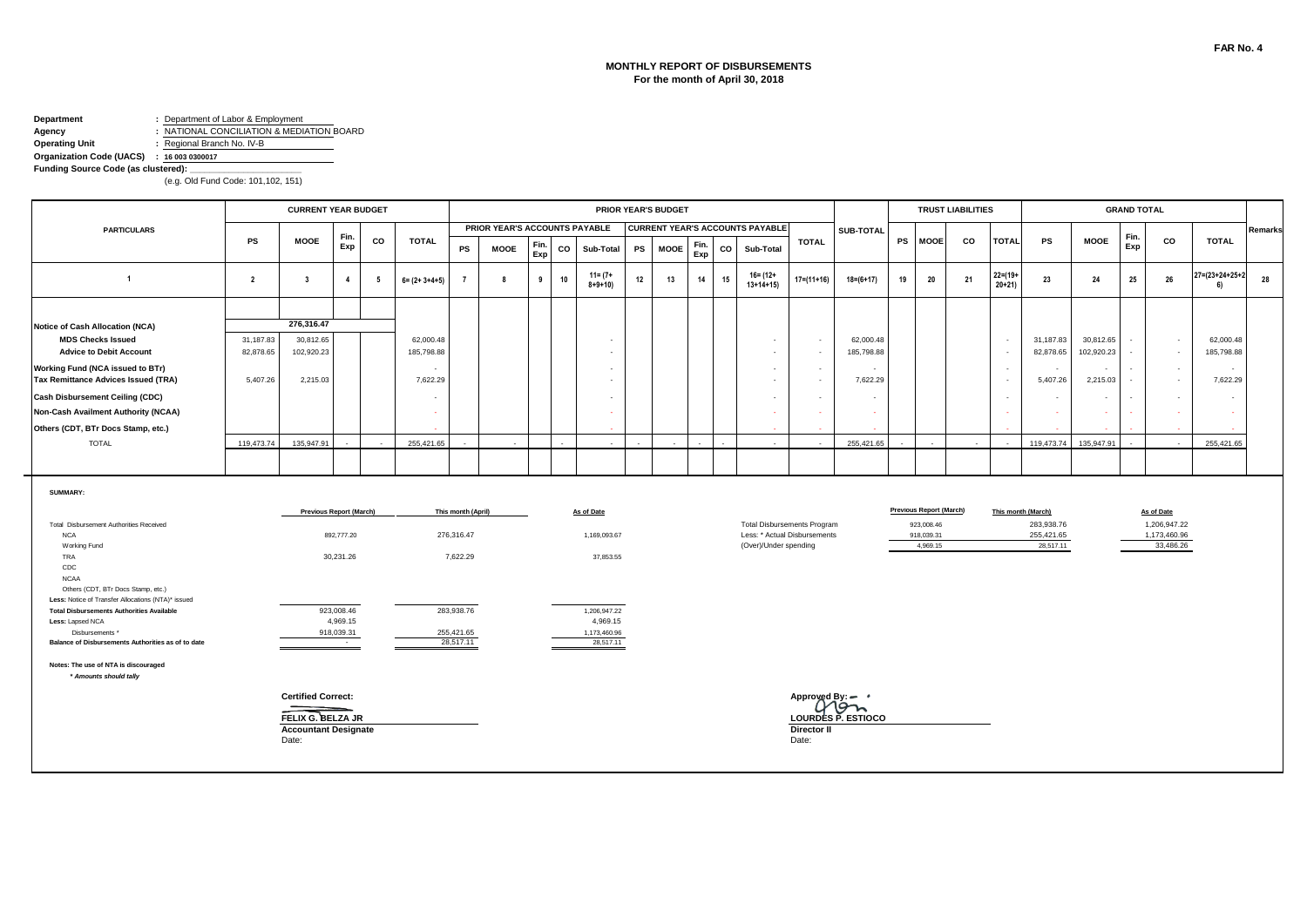#### **MONTHLY REPORT OF DISBURSEMENTS For the month of May 31, 2018**

### **Department :** Department of Labor & Employment

**Agency :** NATIONAL CONCILIATION & MEDIATION BOARD<br> **Operating Unit :** Regional Branch No. IV-B **Operating Unit :** Regional Branch No. IV-B

#### **Organization Code (UACS) : 16 003 0300017**

**Funding Source Code (as clustered):** 

|                                                                                                                                              |                | <b>CURRENT YEAR BUDGET</b>                                                             |                          |                 |                       |                                |                               |             |    |                            |           | <b>PRIOR YEAR'S BUDGET</b> |             |             |                                                                                             |                         |                    |           |                                                                             | <b>TRUST LIABILITIES</b> |                           |                                          |                                      | <b>GRAND TOTAL</b> |                                                        |                                 |         |
|----------------------------------------------------------------------------------------------------------------------------------------------|----------------|----------------------------------------------------------------------------------------|--------------------------|-----------------|-----------------------|--------------------------------|-------------------------------|-------------|----|----------------------------|-----------|----------------------------|-------------|-------------|---------------------------------------------------------------------------------------------|-------------------------|--------------------|-----------|-----------------------------------------------------------------------------|--------------------------|---------------------------|------------------------------------------|--------------------------------------|--------------------|--------------------------------------------------------|---------------------------------|---------|
| <b>PARTICULARS</b>                                                                                                                           |                |                                                                                        |                          |                 |                       |                                | PRIOR YEAR'S ACCOUNTS PAYABLE |             |    |                            |           |                            |             |             | <b>CURRENT YEAR'S ACCOUNTS PAYABLE</b>                                                      |                         | SUB-TOTAL          |           |                                                                             |                          |                           |                                          |                                      | Fin.               |                                                        |                                 | Remarks |
|                                                                                                                                              | <b>PS</b>      | <b>MOOE</b>                                                                            | Fin.<br>Exp              | CO              | <b>TOTAL</b>          | ${\sf PS}$                     | <b>MOOE</b>                   | Fin.<br>Exp | CO | Sub-Total                  | <b>PS</b> | <b>MOOE</b>                | Fin.<br>Exp | $_{\rm co}$ | Sub-Total                                                                                   | <b>TOTAL</b>            |                    | <b>PS</b> | <b>MOOE</b>                                                                 | CO                       | <b>TOTAL</b>              | <b>PS</b>                                | <b>MOOE</b>                          | Exp                | CO                                                     | <b>TOTAL</b>                    |         |
| $\overline{1}$                                                                                                                               | $\overline{2}$ | $\overline{\mathbf{3}}$                                                                | $\overline{4}$           | $5\overline{5}$ | $6 = (2 + 3 + 4 + 5)$ | $\overline{7}$                 | -8                            | 9           | 10 | $11 = (7 +$<br>$8+9+10)$   | 12        | 13                         | 14          | 15          | 16= (12+<br>$13+14+15$                                                                      | $17 = (11 + 16)$        | $18 = (6 + 17)$    | 19        | 20                                                                          | 21                       | $22 = (19 +$<br>$20 + 21$ | 23                                       | 24                                   | 25                 | 26                                                     | $27 = (23 + 24 + 25 + 2)$<br>6) | 28      |
|                                                                                                                                              |                |                                                                                        |                          |                 |                       |                                |                               |             |    |                            |           |                            |             |             |                                                                                             |                         |                    |           |                                                                             |                          |                           |                                          |                                      |                    |                                                        |                                 |         |
| <b>Notice of Cash Allocation (NCA)</b>                                                                                                       |                | 442,121.85                                                                             |                          |                 |                       |                                |                               |             |    |                            |           |                            |             |             |                                                                                             |                         |                    |           |                                                                             |                          |                           |                                          |                                      |                    |                                                        |                                 |         |
| <b>MDS Checks Issued</b>                                                                                                                     | 31,187.83      | 57.654.64                                                                              |                          |                 | 88,842.47             |                                |                               |             |    |                            |           |                            |             |             | $\sim$                                                                                      | $\blacksquare$          | 88.842.47          |           |                                                                             |                          | ÷,                        | 31,187.83                                | 57,654.64                            |                    | $\sim$                                                 | 88.842.47                       |         |
| <b>Advice to Debit Account</b>                                                                                                               | 248,684.03     | 128,927.54                                                                             |                          |                 | 377,611.57            |                                |                               |             |    |                            |           |                            |             |             | $\sim$                                                                                      | $\sim$                  | 377,611.57         |           |                                                                             |                          | $\sim$                    | 248,684.03                               | 128,927.54                           |                    | $\sim$                                                 | 377,611.57                      |         |
| Working Fund (NCA issued to BTr)<br>Tax Remittance Advices Issued (TRA)                                                                      | 5,407.26       | 6,794.78                                                                               |                          |                 | 12,202.04             |                                |                               |             |    |                            |           |                            |             |             | $\sim$<br>$\sim$                                                                            | $\sim$<br>$\sim$        | 12,202.04          |           |                                                                             |                          | $\sim$<br>÷.              | $\sim$<br>5,407.26                       | $\overline{\phantom{a}}$<br>6,794.78 |                    | $\sim$<br>$\sim$                                       | $\sim$<br>12,202.04             |         |
| <b>Cash Disbursement Ceiling (CDC)</b>                                                                                                       |                |                                                                                        |                          |                 |                       |                                |                               |             |    |                            |           |                            |             |             |                                                                                             | $\sim$                  |                    |           |                                                                             |                          | $\sim$                    | $\overline{\phantom{a}}$                 | $\sim$                               |                    |                                                        | $\overline{\phantom{a}}$        |         |
| <b>Non-Cash Availment Authority (NCAA)</b>                                                                                                   |                |                                                                                        |                          |                 | $\sim$                |                                |                               |             |    |                            |           |                            |             |             | $\sim$                                                                                      | $\sim$                  |                    |           |                                                                             |                          | - 2                       | $\sim$                                   | $\sim$                               |                    | <b>Simple</b>                                          |                                 |         |
| Others (CDT, BTr Docs Stamp, etc.)                                                                                                           |                |                                                                                        |                          |                 |                       |                                |                               |             |    |                            |           |                            |             |             |                                                                                             |                         |                    |           |                                                                             |                          |                           |                                          |                                      |                    |                                                        |                                 |         |
| <b>TOTAL</b>                                                                                                                                 | 285,279.12     | 193,376.96                                                                             |                          |                 | 478,656.08            |                                |                               |             |    |                            |           |                            |             |             |                                                                                             |                         | 478,656.08         |           |                                                                             |                          |                           | 285,279.12                               | 193,376.96                           |                    |                                                        | 478,656.08                      |         |
|                                                                                                                                              |                |                                                                                        |                          |                 |                       |                                |                               |             |    |                            |           |                            |             |             |                                                                                             |                         |                    |           |                                                                             |                          |                           |                                          |                                      |                    |                                                        |                                 |         |
| SUMMARY:<br>Total Disbursement Authorities Received<br><b>NCA</b><br>Working Fund                                                            |                | <b>Previous Report (April)</b>                                                         | 1,169,093.67             |                 |                       | This month (May)<br>442,121.85 |                               |             |    | As of Date<br>1,611,215.52 |           |                            |             |             | <b>Total Disbursements Program</b><br>Less: * Actual Disbursements<br>(Over)/Under spending |                         |                    |           | <b>Previous Report (April)</b><br>1,206,947.22<br>1,173,460.96<br>33,486.26 |                          | This month (May)          | 454,323.89<br>478,656.08<br>(24, 332.19) |                                      |                    | As of Date<br>1,661,271.11<br>1,652,117.04<br>9,154.07 |                                 |         |
| TRA<br>CDC<br><b>NCAA</b>                                                                                                                    |                |                                                                                        | 37,853.55                |                 |                       | 12,202.04                      |                               |             |    | 50,055.59                  |           |                            |             |             |                                                                                             |                         |                    |           |                                                                             |                          |                           |                                          |                                      |                    |                                                        |                                 |         |
| Others (CDT, BTr Docs Stamp, etc.)<br>Less: Notice of Transfer Allocations (NTA)* issued<br><b>Total Disbursements Authorities Available</b> |                |                                                                                        | 1,206,947.22             |                 |                       | 454,323.89                     |                               |             |    | 1,661,271.11               |           |                            |             |             |                                                                                             |                         |                    |           |                                                                             |                          |                           |                                          |                                      |                    |                                                        |                                 |         |
| Less: Lapsed NCA<br>Disbursements *                                                                                                          |                |                                                                                        | 4,969.15<br>1,173,460.96 |                 |                       | 478,656.08                     |                               |             |    | 4,969.15<br>1,652,117.04   |           |                            |             |             | 186,582                                                                                     |                         |                    |           |                                                                             |                          |                           |                                          |                                      |                    |                                                        |                                 |         |
| Balance of Disbursements Authorities as of to date                                                                                           |                |                                                                                        | 28,517.11                |                 |                       | (24, 332.19)                   |                               |             |    | 4,184.92                   |           |                            |             |             | 279,872                                                                                     |                         |                    |           |                                                                             |                          |                           |                                          |                                      |                    |                                                        |                                 |         |
| Notes: The use of NTA is discouraged<br>* Amounts should tally                                                                               |                |                                                                                        |                          |                 |                       |                                |                               |             |    |                            |           |                            |             |             |                                                                                             |                         |                    |           |                                                                             |                          |                           |                                          |                                      |                    |                                                        |                                 |         |
|                                                                                                                                              |                | <b>Certified Correct:</b><br>FELIX G. BELZA JR<br><b>Accountant Designate</b><br>Date: |                          |                 |                       |                                |                               |             |    |                            |           |                            |             |             |                                                                                             | Approver<br>Director II | LOURDES P. ESTIOCO |           |                                                                             |                          |                           |                                          |                                      |                    |                                                        |                                 |         |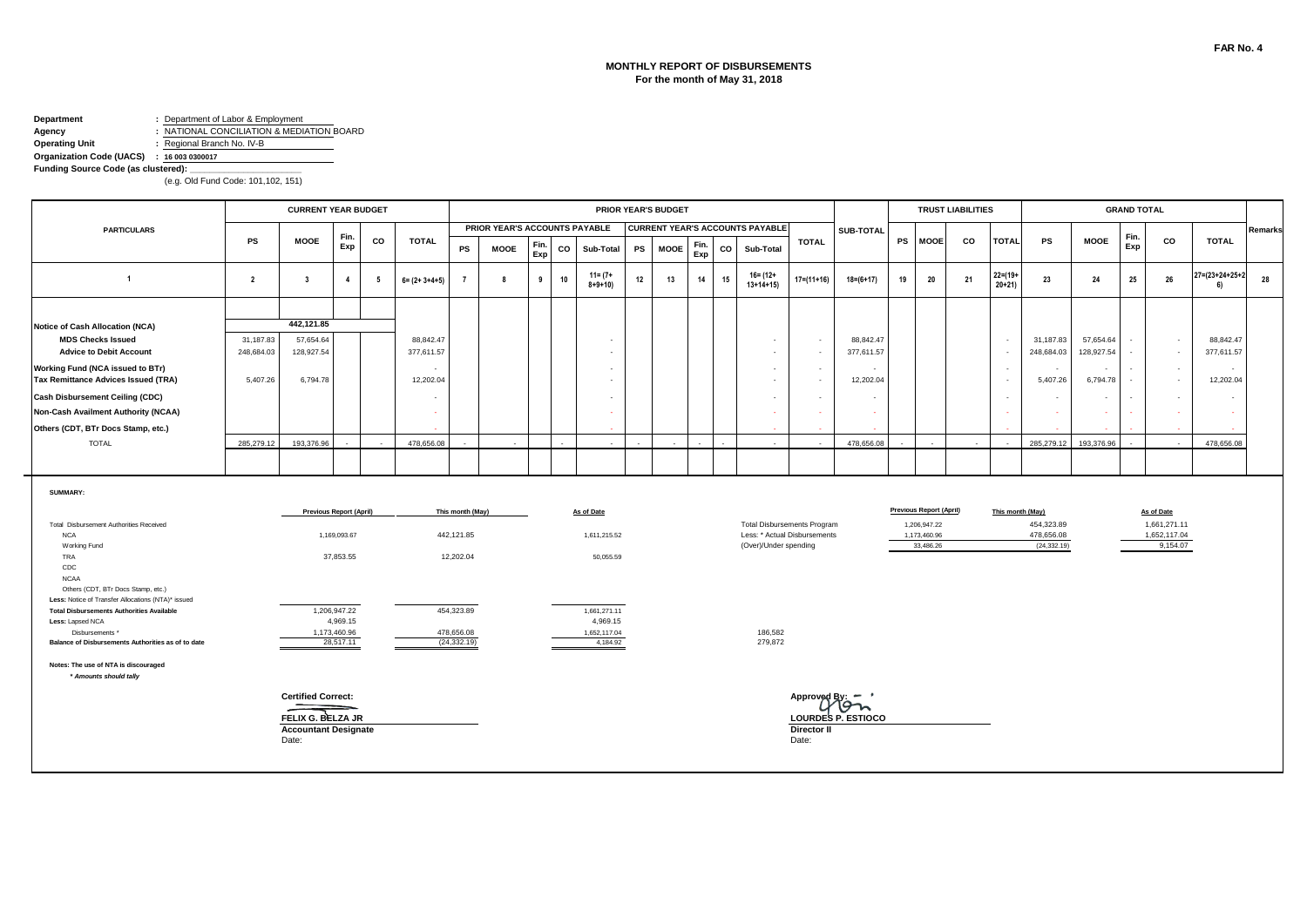#### **Revised MONTHLY REPORT OF DISBURSEMENTS For the month of June 30, 2018**

# **Department :** Department of Labor & Employment<br>**Agency :** NATIONAL CONCILIATION & MEDIA

**Agency :** NATIONAL CONCILIATION & MEDIATION BOARD<br> **Operating Unit :** MIMAROPA Region **Operating Unit :** MIMAROPA Region

**Organization Code (UACS) : 16 003 0300017**

**Funding Source Code (as clustered): \_\_\_\_\_\_\_\_\_\_\_\_\_\_\_\_\_\_\_\_\_\_\_**

|                                                                                                                                                                                               |                |                                                                                        | <b>CURRENT YEAR BUDGET</b>                   |                 |                          |                                 |                               |             |             |                                       |    | PRIOR YEAR'S BUDGET                    |             |    |                        |                                                                    |                         |    |                                                                          | <b>TRUST LIABILITIES</b> |                            |                                                              |             | <b>GRAND TOTAL</b> |                                                        |                                 |         |
|-----------------------------------------------------------------------------------------------------------------------------------------------------------------------------------------------|----------------|----------------------------------------------------------------------------------------|----------------------------------------------|-----------------|--------------------------|---------------------------------|-------------------------------|-------------|-------------|---------------------------------------|----|----------------------------------------|-------------|----|------------------------|--------------------------------------------------------------------|-------------------------|----|--------------------------------------------------------------------------|--------------------------|----------------------------|--------------------------------------------------------------|-------------|--------------------|--------------------------------------------------------|---------------------------------|---------|
| <b>PARTICULARS</b>                                                                                                                                                                            |                |                                                                                        |                                              |                 |                          |                                 | PRIOR YEAR'S ACCOUNTS PAYABLE |             |             |                                       |    | <b>CURRENT YEAR'S ACCOUNTS PAYABLE</b> |             |    |                        |                                                                    | SUB-TOTAL               |    |                                                                          |                          |                            |                                                              |             | Fin.               |                                                        |                                 | Remarks |
|                                                                                                                                                                                               | <b>PS</b>      | <b>MOOE</b>                                                                            | Fin. Exp                                     | CO              | <b>TOTAL</b>             | PS                              | <b>MOOE</b>                   | Fin.<br>Exp | $_{\rm co}$ | Sub-Total                             | PS | <b>MOOE</b>                            | Fin.<br>Exp | CO | Sub-Total              | <b>TOTAL</b>                                                       |                         |    | PS MOOE                                                                  | CO                       | <b>TOTAL</b>               | PS                                                           | <b>MOOE</b> | Exp                | co                                                     | <b>TOTAL</b>                    |         |
| $\overline{1}$                                                                                                                                                                                | $\overline{2}$ | $\overline{\mathbf{3}}$                                                                | $\overline{4}$                               | $5\overline{5}$ | $6 = (2 + 3 + 4 + 5)$    |                                 | 8                             | 9           | 10          | $11 = (7 +$<br>$8 + 9 + 10$           | 12 | 13                                     | 14          | 15 | 16= (12+<br>$13+14+15$ | $17 = (11 + 16)$                                                   | $18=(6+17)$             | 19 | 20                                                                       | 21                       | $22 = (19 + 2)$<br>$0+21)$ | 23                                                           | 24          | $25\,$             | 26                                                     | $27 = (23 + 24 + 25 + 2)$<br>61 | 28      |
|                                                                                                                                                                                               |                |                                                                                        |                                              |                 |                          |                                 |                               |             |             |                                       |    |                                        |             |    |                        |                                                                    |                         |    |                                                                          |                          |                            |                                                              |             |                    |                                                        |                                 |         |
| <b>Notice of Cash Allocation (NCA)</b>                                                                                                                                                        |                | 302,404.64                                                                             |                                              |                 |                          |                                 |                               |             |             |                                       |    |                                        |             |    |                        |                                                                    |                         |    |                                                                          |                          |                            |                                                              |             |                    |                                                        |                                 |         |
| <b>MDS Checks Issued</b>                                                                                                                                                                      | 31,187.83      | 50,334.62                                                                              |                                              | 21,294.64       | 102,817.09               |                                 |                               |             |             |                                       |    |                                        |             |    | $\sim$                 | $\sim$                                                             | 102,817.09              |    |                                                                          |                          | $\sim$                     | 31,187.83                                                    | 50,334.62   |                    | 21,294.64                                              | 102,817.09                      |         |
| <b>Advice to Debit Account</b>                                                                                                                                                                | 86,148.92      | 117,623.55                                                                             |                                              |                 | 203,772.47               |                                 |                               |             |             | $\sim$                                |    |                                        |             |    | $\sim$                 | $\sim$                                                             | 203,772.47              |    |                                                                          |                          | $\overline{\phantom{a}}$   | 86,148.92                                                    | 117,623.55  | $\sim$             | $\sim$                                                 | 203,772.47                      |         |
| Working Fund (NCA issued to BTr)                                                                                                                                                              |                |                                                                                        |                                              |                 | $\sim$                   |                                 |                               |             |             |                                       |    |                                        |             |    | $\sim$                 | $\sim$                                                             |                         |    |                                                                          |                          | $\sim$                     | $\sim$                                                       |             | $\sim$             | $\sim$                                                 | $\sim$                          |         |
| <b>Tax Remittance Advices Issued (TRA)</b>                                                                                                                                                    | 2,136.99       | 6,598.36                                                                               |                                              | 1,205.36        | 9,940.71                 |                                 |                               |             |             |                                       |    |                                        |             |    | $\sim$                 | $\sim$                                                             | 9,940.7'                |    |                                                                          |                          | $\sim$                     | 2,136.99                                                     | 6,598.36    | $\sim$             | 1,205.36                                               | 9,940.71                        |         |
| <b>Cash Disbursement Ceiling (CDC)</b>                                                                                                                                                        |                |                                                                                        |                                              |                 | $\overline{\phantom{a}}$ |                                 |                               |             |             |                                       |    |                                        |             |    | $\sim$                 | $\sim$                                                             |                         |    |                                                                          |                          | $\sim$                     | $\sim$                                                       |             | $\sim$             | $\sim$                                                 | $\sim$                          |         |
| Non-Cash Availment Authority (NCAA)                                                                                                                                                           |                |                                                                                        |                                              |                 | - 2                      |                                 |                               |             |             |                                       |    |                                        |             |    | ÷.                     | $\sim$                                                             |                         |    |                                                                          |                          | ÷.                         |                                                              |             |                    |                                                        |                                 |         |
| Others (CDT, BTr Docs Stamp, etc.)                                                                                                                                                            |                |                                                                                        |                                              |                 |                          |                                 |                               |             |             |                                       |    |                                        |             |    |                        |                                                                    |                         |    |                                                                          |                          |                            |                                                              |             |                    |                                                        |                                 |         |
| <b>TOTAL</b>                                                                                                                                                                                  | 119.473.74     | 174,556.53                                                                             |                                              | 22,500.00       | 316,530.27               |                                 |                               |             |             |                                       |    |                                        |             |    |                        |                                                                    | 316,530.27              |    |                                                                          |                          |                            | 119,473,74                                                   | 174.556.53  |                    | 22,500.00                                              | 316.530.27                      |         |
|                                                                                                                                                                                               |                |                                                                                        |                                              |                 |                          |                                 |                               |             |             |                                       |    |                                        |             |    |                        |                                                                    |                         |    |                                                                          |                          |                            |                                                              |             |                    |                                                        |                                 |         |
| SUMMARY:<br>Total Disbursement Authorities Received<br><b>NCA</b><br>Working Fund                                                                                                             |                |                                                                                        | <b>Previous Report (May)</b><br>1,611,215.52 |                 |                          | This month (June)<br>302,404.64 |                               |             |             | As of Date<br>1,913,620.16            |    |                                        |             |    | (Over)/Under spending  | <b>Total Disbursements Program</b><br>Less: * Actual Disbursements |                         |    | <b>Previous Report (May)</b><br>1,661,271.11<br>1,652,117.04<br>9,154.07 |                          |                            | This month (June)<br>312.345.35<br>316,530.27<br>(4, 184.92) |             |                    | As of Date<br>1,973,616.46<br>1,968,647.31<br>4,969.15 |                                 |         |
| TRA<br>CDC<br><b>NCAA</b><br>Others (CDT, BTr Docs Stamp, etc.)<br>Less: Notice of Transfer Allocations (NTA)* issued<br><b>Total Disbursements Authorities Available</b><br>Less: Lapsed NCA |                |                                                                                        | 50,055.59<br>1,661,271.11<br>4,969.15        |                 |                          | 9,940.71<br>312,345.35          |                               |             |             | 59,996.30<br>1,973,616.46<br>4,969.15 |    |                                        |             |    |                        |                                                                    |                         |    |                                                                          |                          |                            |                                                              |             |                    |                                                        |                                 |         |
| Disbursements *                                                                                                                                                                               |                |                                                                                        | 1,652,117.04                                 |                 |                          | 316,530.27                      |                               |             |             | 1,968,647.31                          |    |                                        |             |    |                        |                                                                    |                         |    |                                                                          |                          |                            |                                                              |             |                    |                                                        |                                 |         |
| Balance of Disbursements Authorities as of to date<br>Notes: The use of NTA is discouraged<br>* Amounts should tally                                                                          |                |                                                                                        | 4.184.92                                     |                 |                          | (4, 184.92)                     |                               |             |             |                                       |    |                                        |             |    |                        |                                                                    |                         |    |                                                                          |                          |                            |                                                              |             |                    |                                                        |                                 |         |
|                                                                                                                                                                                               |                | <b>Certified Correct:</b><br>FELIX G. BELZA JR<br><b>Accountant Designate</b><br>Date: |                                              |                 |                          |                                 |                               |             |             |                                       |    |                                        |             |    |                        | Approved_By:<br><b>Director II</b><br>Date:                        | <b>OURDES P</b> ESTIOCO |    |                                                                          |                          |                            |                                                              |             |                    |                                                        |                                 |         |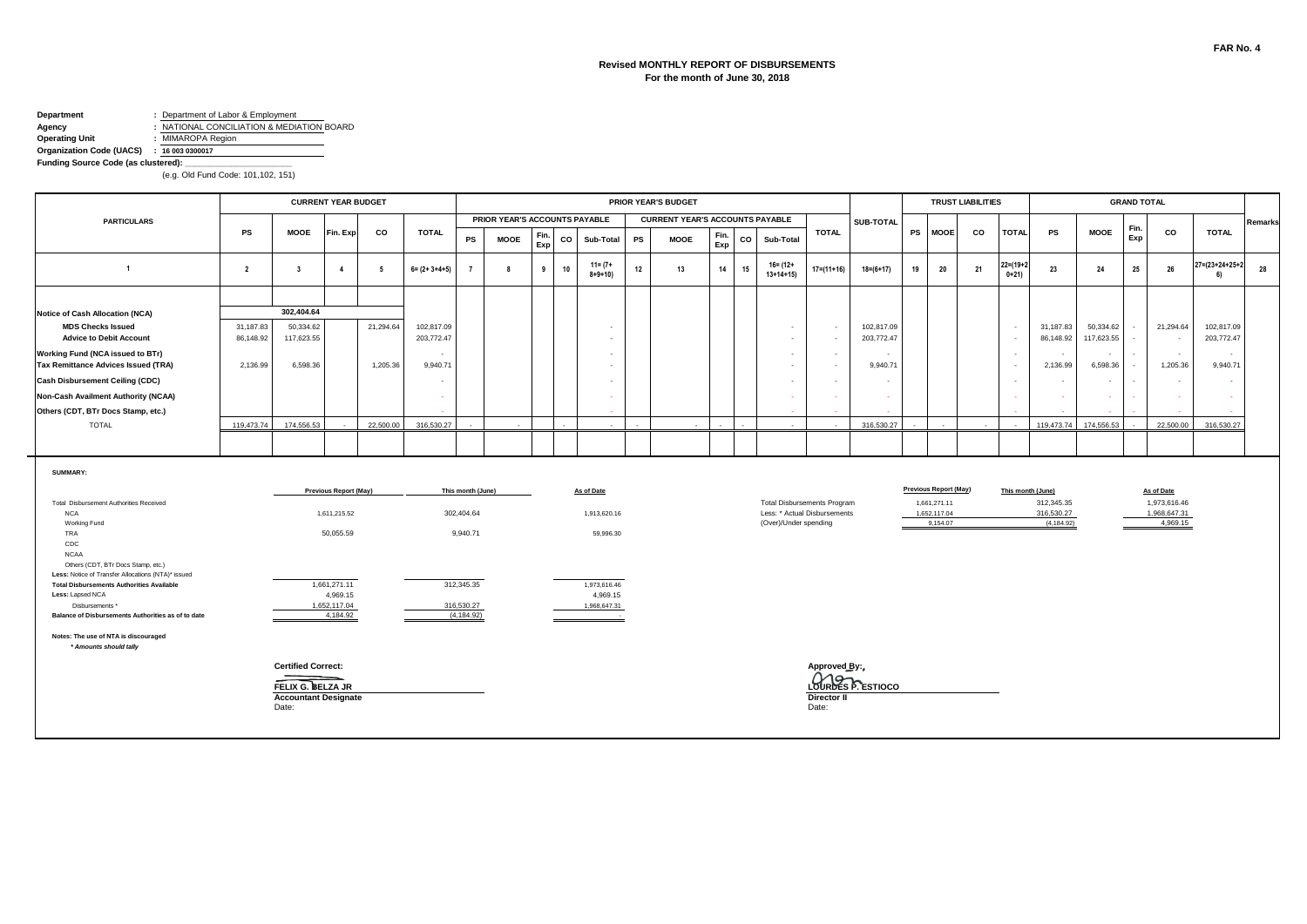#### **MONTHLY REPORT OF DISBURSEMENTS For the month of July 31, 2018**

# **Department :** Department of Labor & Employment<br>**Agency :** NATIONAL CONCILIATION & MEDIA **Agency :** NATIONAL CONCILIATION & MEDIATION BOARD<br> **Operating Unit :** MIMAROPA Region

**Operating Unit :** MIMAROPA Region

**Organization Code (UACS) : 16 003 0300017**

**Funding Source Code (as clustered): \_\_\_\_\_\_\_\_\_\_\_\_\_\_\_\_\_\_\_\_\_\_\_**

|                                                                                          |                |                             | <b>CURRENT YEAR BUDGET</b> |    |                       |                   |                               |             |             |                             |                          |           | PRIOR YEAR'S BUDGET                    |             |             |                                                                    |                    |                    |           |                               | <b>TRUST LIABILITIES</b> |                           |                          |             | <b>GRAND TOTAL</b> |                              |                      |         |
|------------------------------------------------------------------------------------------|----------------|-----------------------------|----------------------------|----|-----------------------|-------------------|-------------------------------|-------------|-------------|-----------------------------|--------------------------|-----------|----------------------------------------|-------------|-------------|--------------------------------------------------------------------|--------------------|--------------------|-----------|-------------------------------|--------------------------|---------------------------|--------------------------|-------------|--------------------|------------------------------|----------------------|---------|
| <b>PARTICULARS</b>                                                                       |                |                             |                            |    |                       |                   | PRIOR YEAR'S ACCOUNTS PAYABLE |             |             |                             |                          |           | <b>CURRENT YEAR'S ACCOUNTS PAYABLE</b> |             |             |                                                                    |                    | SUB-TOTAL          |           |                               |                          |                           |                          |             | Fin.               |                              |                      | Remarks |
|                                                                                          | <b>PS</b>      | <b>MOOE</b>                 | Fin. Exp                   | co | <b>TOTAL</b>          | PS                | <b>MOOE</b>                   | Fin.<br>Exp | $_{\rm co}$ |                             | Sub-Total                | <b>PS</b> | <b>MOOE</b>                            | Fin.<br>Exp | $_{\rm co}$ | Sub-Total                                                          | <b>TOTAL</b>       |                    | <b>PS</b> | <b>MOOE</b>                   | co                       | <b>TOTAL</b>              | <b>PS</b>                | <b>MOOE</b> | Exp                | co                           | <b>TOTAL</b>         |         |
| $\overline{1}$                                                                           | $\overline{2}$ | $\overline{\mathbf{3}}$     | $\boldsymbol{\Lambda}$     | 5  | $6 = (2 + 3 + 4 + 5)$ |                   | 8                             | 9           | 10          | $11 = (7 +$<br>$8 + 9 + 10$ |                          | 12        | 13                                     | 14          | 15          | $16 = (12 +$<br>$13+14+15$                                         | $17 = (11 + 16)$   | $18 = (6 + 17)$    | 19        | 20                            | 21                       | $22 = (19 + 2)$<br>$0+21$ | 23                       | 24          | 25                 | 26                           | 27=(23+24+25+2<br>61 | 28      |
|                                                                                          |                |                             |                            |    |                       |                   |                               |             |             |                             |                          |           |                                        |             |             |                                                                    |                    |                    |           |                               |                          |                           |                          |             |                    |                              |                      |         |
| <b>Notice of Cash Allocation (NCA)</b>                                                   |                | 294.316.47                  |                            |    |                       |                   |                               |             |             |                             |                          |           |                                        |             |             |                                                                    |                    |                    |           |                               |                          |                           |                          |             |                    |                              |                      |         |
| <b>MDS Checks Issued</b>                                                                 | 31,187.83      | 8,267.92                    |                            |    | 39,455.75             |                   |                               |             |             |                             |                          |           |                                        |             |             | $\sim$                                                             | $\sim$             | 39,455.75          |           |                               |                          | $\sim$                    | 31,187.83                | 8,267.92    |                    | $\sim$                       | 39,455.75            |         |
| <b>Advice to Debit Account</b>                                                           | 89,502.67      | 155,415.18                  |                            |    | 244,917.85            |                   |                               |             |             |                             |                          |           | 3,356.25                               |             |             | 3,356.25                                                           | 3,356.25           | 248,274.10         |           |                               |                          | $\sim$                    | 89,502.67                | 158,771.43  | $\sim$             | $\sim$                       | 248,274.10           |         |
| Working Fund (NCA issued to BTr)                                                         |                |                             |                            |    |                       |                   |                               |             |             |                             | $\sim$                   |           |                                        |             |             | $\sim$                                                             | $\sim$             |                    |           |                               |                          | $\sim$                    | . .                      |             | $\sim$             | $\sim$                       | $\sim$               |         |
| <b>Tax Remittance Advices Issued (TRA)</b>                                               | 2,136.99       | 6,398.74                    |                            |    | 8,535.73              |                   |                               |             |             |                             |                          |           |                                        |             |             | $\sim$                                                             | $\sim$             | 8,535.73           |           |                               |                          | $\sim$                    | 2,136.99                 | 6,398.74    | $\sim$             | $\sim$                       | 8,535.73             |         |
| <b>Cash Disbursement Ceiling (CDC)</b>                                                   |                |                             |                            |    |                       |                   |                               |             |             |                             |                          |           |                                        |             |             | $\sim$                                                             | $\sim$             | $\sim$             |           |                               |                          | $\sim$                    |                          |             | $\sim$             | $\sim$                       | $\sim$               |         |
| Non-Cash Availment Authority (NCAA)                                                      |                |                             |                            |    |                       |                   |                               |             |             |                             |                          |           |                                        |             |             | $\sim$                                                             | - 1                | -                  |           |                               |                          |                           |                          |             |                    | $\sim$                       |                      |         |
| Others (CDT, BTr Docs Stamp, etc.)                                                       |                |                             |                            |    |                       |                   |                               |             |             |                             |                          |           |                                        |             |             |                                                                    |                    |                    |           |                               |                          |                           |                          |             |                    |                              |                      |         |
| <b>TOTAL</b>                                                                             | 122,827.49     | 170,081.84                  |                            |    | 292,909.33            |                   |                               |             |             |                             |                          |           | 3,356.25                               |             |             | 3,356.25                                                           | 3.356.25           | 296,265.58         |           |                               |                          |                           | 122,827.49               | 173,438.09  |                    |                              | 296,265.58           |         |
|                                                                                          |                |                             |                            |    |                       |                   |                               |             |             |                             |                          |           |                                        |             |             |                                                                    |                    |                    |           |                               |                          |                           |                          |             |                    |                              |                      |         |
| SUMMARY:                                                                                 |                |                             |                            |    |                       |                   |                               |             |             |                             |                          |           |                                        |             |             |                                                                    |                    |                    |           |                               |                          |                           |                          |             |                    |                              |                      |         |
|                                                                                          |                |                             | Previous Report (June)     |    |                       | This month (July) |                               |             |             | As of Date                  |                          |           |                                        |             |             |                                                                    |                    |                    |           | <b>Previous Report (June)</b> |                          |                           | This month (July)        |             |                    | As of Date                   |                      |         |
| Total Disbursement Authorities Received<br><b>NCA</b>                                    |                |                             | 1,913,620.16               |    |                       | 294,316.47        |                               |             |             |                             | 2,207,936.63             |           |                                        |             |             | <b>Total Disbursements Program</b><br>Less: * Actual Disbursements |                    |                    |           | 1,973,616.46<br>1,968,647.31  |                          |                           | 302,852.20<br>296,265.58 |             |                    | 2,276,468.66<br>2,264,912.89 |                      |         |
| Working Fund                                                                             |                |                             |                            |    |                       |                   |                               |             |             |                             |                          |           |                                        |             |             | (Over)/Under spending                                              |                    |                    |           | 4,969.15                      |                          |                           | 6,586.62                 |             |                    | 11,555.77                    |                      |         |
| TRA                                                                                      |                |                             | 59,996.30                  |    |                       | 8,535.73          |                               |             |             |                             | 68,532.03                |           |                                        |             |             |                                                                    |                    |                    |           |                               |                          |                           |                          |             |                    |                              |                      |         |
| CDC<br><b>NCAA</b>                                                                       |                |                             |                            |    |                       |                   |                               |             |             |                             |                          |           |                                        |             |             |                                                                    |                    |                    |           |                               |                          |                           |                          |             |                    |                              |                      |         |
| Others (CDT, BTr Docs Stamp, etc.)<br>Less: Notice of Transfer Allocations (NTA)* issued |                |                             |                            |    |                       |                   |                               |             |             |                             |                          |           |                                        |             |             |                                                                    |                    |                    |           |                               |                          |                           |                          |             |                    |                              |                      |         |
| <b>Total Disbursements Authorities Available</b>                                         |                |                             | 1,973,616.46               |    |                       | 302,852.20        |                               |             |             |                             | 2,276,468.66             |           |                                        |             |             |                                                                    |                    |                    |           |                               |                          |                           |                          |             |                    |                              |                      |         |
| Less: Lapsed NCA<br>Disbursements *                                                      |                |                             | 4,969.15<br>1,968,647.31   |    |                       | 296,265.58        |                               |             |             |                             | 4,969.15<br>2,264,912.89 |           |                                        |             |             |                                                                    |                    |                    |           |                               |                          |                           |                          |             |                    |                              |                      |         |
| Balance of Disbursements Authorities as of to date                                       |                |                             | $\sim 100$                 |    |                       | 6,586.62          |                               |             |             |                             | 6,586.62                 |           |                                        |             |             |                                                                    |                    |                    |           |                               |                          |                           |                          |             |                    |                              |                      |         |
| Notes: The use of NTA is discouraged                                                     |                |                             |                            |    |                       |                   |                               |             |             |                             |                          |           |                                        |             |             |                                                                    |                    |                    |           |                               |                          |                           |                          |             |                    |                              |                      |         |
| * Amounts should tally                                                                   |                |                             |                            |    |                       |                   |                               |             |             |                             |                          |           |                                        |             |             |                                                                    |                    |                    |           |                               |                          |                           |                          |             |                    |                              |                      |         |
|                                                                                          |                | <b>Certified Correct:</b>   |                            |    |                       |                   |                               |             |             |                             |                          |           |                                        |             |             |                                                                    | Approved By:       |                    |           |                               |                          |                           |                          |             |                    |                              |                      |         |
|                                                                                          |                | FELIX G. BELZA JR           |                            |    |                       |                   |                               |             |             |                             |                          |           |                                        |             |             |                                                                    |                    | LOURDES P. ESTIOCO |           |                               |                          |                           |                          |             |                    |                              |                      |         |
|                                                                                          |                | <b>Accountant Designate</b> |                            |    |                       |                   |                               |             |             |                             |                          |           |                                        |             |             |                                                                    | <b>Director II</b> |                    |           |                               |                          |                           |                          |             |                    |                              |                      |         |
|                                                                                          |                | Date:                       |                            |    |                       |                   |                               |             |             |                             |                          |           |                                        |             |             |                                                                    | Date:              |                    |           |                               |                          |                           |                          |             |                    |                              |                      |         |
|                                                                                          |                |                             |                            |    |                       |                   |                               |             |             |                             |                          |           |                                        |             |             |                                                                    |                    |                    |           |                               |                          |                           |                          |             |                    |                              |                      |         |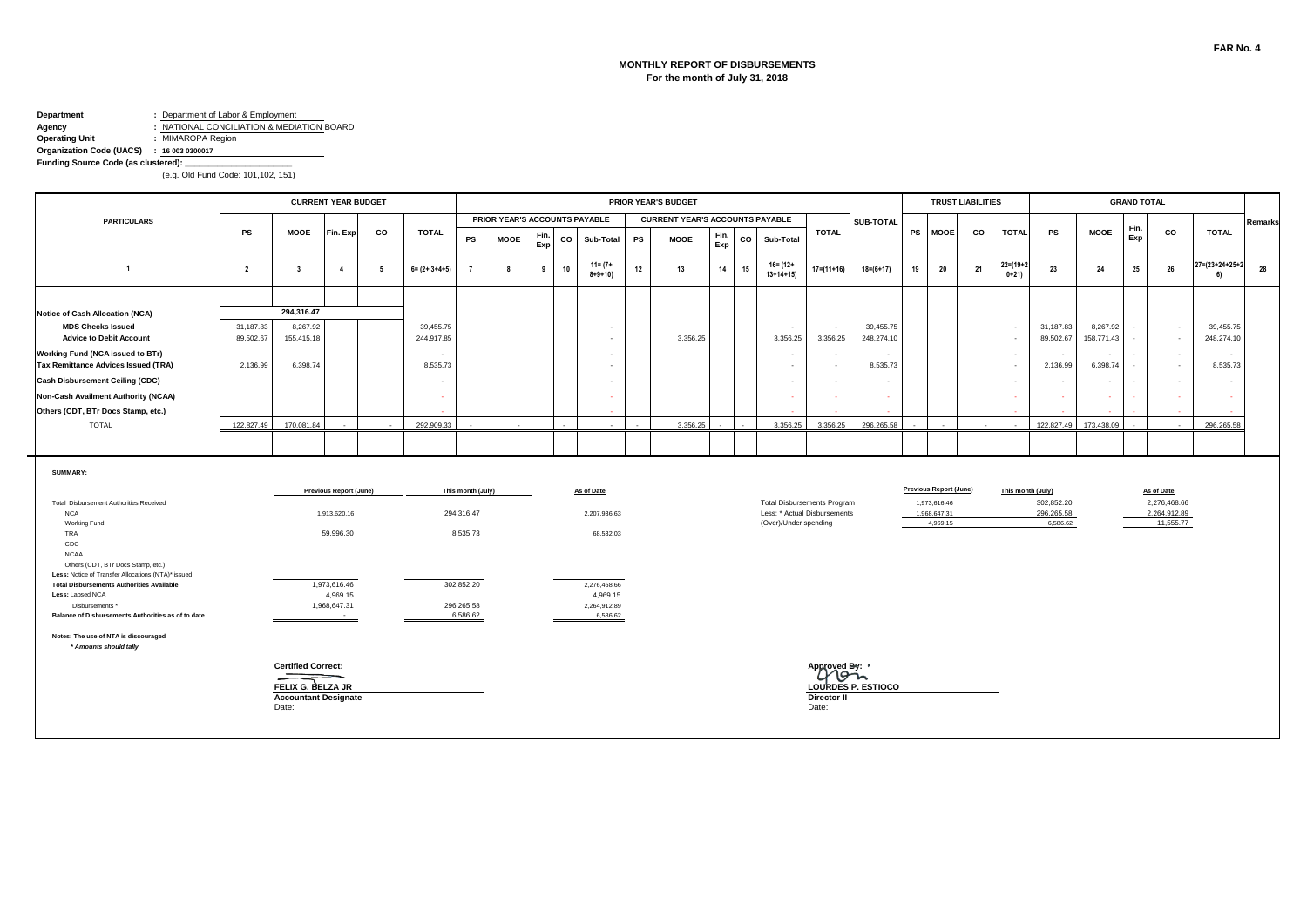#### **MONTHLY REPORT OF DISBURSEMENTS For the month of August 31, 2018**

# **Department :** Department of Labor & Employment<br>**Agency :** NATIONAL CONCILIATION & MEDIA **Agency :** NATIONAL CONCILIATION & MEDIATION BOARD<br> **Operating Unit :** MIMAROPA Region

**Operating Unit :** MIMAROPA Region

**Organization Code (UACS) : 16 003 0300017 Funding Source Code (as clustered): \_\_\_\_\_\_\_\_\_\_\_\_\_\_\_\_\_\_\_\_\_\_\_**

|                                                                                                                                                                                                                                                                                    |                |                                                                                        | <b>CURRENT YEAR BUDGET</b>                                                             |    |                       |                                                          |                               |             |             |                                                                     | PRIOR YEAR'S BUDGET                    |             |    |                                                                                             |                                               |                          |    |                                                                            | <b>TRUST LIABILITIES</b> |                            |                                        |             | <b>GRAND TOTAL</b> |                                                          |                      |         |
|------------------------------------------------------------------------------------------------------------------------------------------------------------------------------------------------------------------------------------------------------------------------------------|----------------|----------------------------------------------------------------------------------------|----------------------------------------------------------------------------------------|----|-----------------------|----------------------------------------------------------|-------------------------------|-------------|-------------|---------------------------------------------------------------------|----------------------------------------|-------------|----|---------------------------------------------------------------------------------------------|-----------------------------------------------|--------------------------|----|----------------------------------------------------------------------------|--------------------------|----------------------------|----------------------------------------|-------------|--------------------|----------------------------------------------------------|----------------------|---------|
| <b>PARTICULARS</b>                                                                                                                                                                                                                                                                 |                |                                                                                        |                                                                                        |    |                       |                                                          | PRIOR YEAR'S ACCOUNTS PAYABLE |             |             |                                                                     | <b>CURRENT YEAR'S ACCOUNTS PAYABLE</b> |             |    |                                                                                             |                                               | SUB-TOTAL                |    |                                                                            |                          |                            |                                        |             |                    |                                                          |                      | Remarks |
|                                                                                                                                                                                                                                                                                    | PS             | <b>MOOE</b>                                                                            | Fin. Exp                                                                               | CO | <b>TOTAL</b>          | PS                                                       | <b>MOOE</b>                   | Fin.<br>Exp | $_{\rm co}$ | Sub-Total                                                           | PS<br><b>MOOE</b>                      | Fin.<br>Exp | co | Sub-Total                                                                                   | <b>TOTAL</b>                                  |                          |    | PS MOOE                                                                    | co                       | <b>TOTAL</b>               | PS                                     | <b>MOOE</b> | Fin.<br>Exp        | co                                                       | <b>TOTAL</b>         |         |
| $\overline{1}$                                                                                                                                                                                                                                                                     | $\overline{2}$ | $\overline{\mathbf{3}}$                                                                | $\overline{4}$                                                                         | 5  | $6 = (2 + 3 + 4 + 5)$ |                                                          | 8                             | 9           | 10          | $11 = (7 +$<br>$8 + 9 + 10$                                         | 12<br>13                               | 14          | 15 | 16= (12+<br>$13+14+15$                                                                      | $17 = (11 + 16)$                              | $18 = (6 + 17)$          | 19 | 20                                                                         | 21                       | $22 = (19 + 2)$<br>$0+21)$ | 23                                     | 24          | 25                 | 26                                                       | 27=(23+24+25+2<br>61 | 28      |
|                                                                                                                                                                                                                                                                                    |                |                                                                                        |                                                                                        |    |                       |                                                          |                               |             |             |                                                                     |                                        |             |    |                                                                                             |                                               |                          |    |                                                                            |                          |                            |                                        |             |                    |                                                          |                      |         |
| <b>Notice of Cash Allocation (NCA)</b>                                                                                                                                                                                                                                             |                | 473.076.29                                                                             |                                                                                        |    |                       |                                                          |                               |             |             |                                                                     |                                        |             |    |                                                                                             |                                               |                          |    |                                                                            |                          |                            |                                        |             |                    |                                                          |                      |         |
| <b>MDS Checks Issued</b>                                                                                                                                                                                                                                                           | 26,551.01      | 14,727.96                                                                              |                                                                                        |    | 41,278.97             |                                                          |                               |             |             |                                                                     |                                        |             |    | $\sim$                                                                                      | $\sim$                                        | 41,278.97                |    |                                                                            |                          | $\sim$                     | 26,551.01                              | 14,727.96   |                    | $\sim$                                                   | 41,278.97            |         |
| <b>Advice to Debit Account</b>                                                                                                                                                                                                                                                     | 91,120.50      | 75,317.30                                                                              |                                                                                        |    | 166,437.80            |                                                          |                               |             |             |                                                                     |                                        |             |    | $\sim$                                                                                      | $\sim$                                        | 166,437.80               |    |                                                                            |                          | $\sim$                     | 91,120.50                              | 75,317.30   | $\sim$             | $\sim$                                                   | 166,437.80           |         |
| Working Fund (NCA issued to BTr)                                                                                                                                                                                                                                                   |                |                                                                                        |                                                                                        |    |                       |                                                          |                               |             |             |                                                                     |                                        |             |    | $\sim$                                                                                      | $\sim$                                        |                          |    |                                                                            |                          | $\sim$                     | $\sim$                                 |             | $\sim$             | $\sim$                                                   | $\sim$               |         |
| <b>Tax Remittance Advices Issued (TRA)</b>                                                                                                                                                                                                                                         | 2,136.99       | 3,317.66                                                                               |                                                                                        |    | 5,454.65              |                                                          |                               |             |             |                                                                     |                                        |             |    | $\sim$                                                                                      | $\sim$                                        | 5,454.65                 |    |                                                                            |                          | $\sim$                     | 2,136.99                               | 3,317.66    | $\sim$             | $\omega$                                                 | 5,454.65             |         |
| <b>Cash Disbursement Ceiling (CDC)</b>                                                                                                                                                                                                                                             |                |                                                                                        |                                                                                        |    | $\sim$                |                                                          |                               |             |             |                                                                     |                                        |             |    | $\sim$                                                                                      | $\sim$                                        |                          |    |                                                                            |                          | $\sim$                     | $\sim$                                 |             | $\sim$             | $\sim$                                                   | $\sim$               |         |
| Non-Cash Availment Authority (NCAA)                                                                                                                                                                                                                                                |                |                                                                                        |                                                                                        |    | - 1                   |                                                          |                               |             |             |                                                                     |                                        |             |    | ٠                                                                                           | ÷                                             | <b><i><u>ALC</u></i></b> |    |                                                                            |                          | $\sim$                     |                                        |             |                    |                                                          |                      |         |
| Others (CDT, BTr Docs Stamp, etc.)                                                                                                                                                                                                                                                 |                |                                                                                        |                                                                                        |    |                       |                                                          |                               |             |             |                                                                     |                                        |             |    |                                                                                             |                                               |                          |    |                                                                            |                          |                            |                                        |             |                    |                                                          |                      |         |
| <b>TOTAL</b>                                                                                                                                                                                                                                                                       | 119,808.50     | 93.362.92                                                                              |                                                                                        |    | 213.171.42            |                                                          |                               |             |             |                                                                     |                                        |             |    | $\sim$                                                                                      |                                               | 213.171.42               |    |                                                                            |                          |                            | 119,808.50                             | 93.362.92   |                    |                                                          | 213.171.42           |         |
|                                                                                                                                                                                                                                                                                    |                |                                                                                        |                                                                                        |    |                       |                                                          |                               |             |             |                                                                     |                                        |             |    |                                                                                             |                                               |                          |    |                                                                            |                          |                            |                                        |             |                    |                                                          |                      |         |
| SUMMARY:<br>Total Disbursement Authorities Received<br><b>NCA</b><br>Working Fund<br>TRA<br>CDC<br><b>NCAA</b><br>Others (CDT, BTr Docs Stamp, etc.)<br>Less: Notice of Transfer Allocations (NTA)* issued<br><b>Total Disbursements Authorities Available</b><br>Less: Lapsed NCA |                |                                                                                        | <b>Previous Report (July)</b><br>2,207,936.63<br>68,532.03<br>2,276,468.66<br>4,969.15 |    |                       | This month (Aug)<br>473,076.29<br>5,454.65<br>478,530.94 |                               |             |             | As of Date<br>2,681,012.92<br>73,986.68<br>2,754,999.60<br>4,969.15 |                                        |             |    | <b>Total Disbursements Program</b><br>Less: * Actual Disbursements<br>(Over)/Under spending |                                               |                          |    | <b>Previous Report (July)</b><br>2,276,468.66<br>2,264,912.89<br>11,555.77 |                          | This month (Aug)           | 478,530.94<br>213,171.42<br>265,359.52 |             |                    | As of Date<br>2,754,999.60<br>2,478,084.31<br>276,915.29 |                      |         |
| Disbursements *                                                                                                                                                                                                                                                                    |                |                                                                                        | 2,264,912.89                                                                           |    |                       | 213.171.42                                               |                               |             |             | 2,478,084.31                                                        |                                        |             |    |                                                                                             |                                               |                          |    |                                                                            |                          |                            |                                        |             |                    |                                                          |                      |         |
| Balance of Disbursements Authorities as of to date                                                                                                                                                                                                                                 |                |                                                                                        | 6.586.62                                                                               |    |                       | 265.359.52                                               |                               |             |             | 271,946.14                                                          |                                        |             |    |                                                                                             |                                               |                          |    |                                                                            |                          |                            |                                        |             |                    |                                                          |                      |         |
| Notes: The use of NTA is discouraged<br>* Amounts should tally                                                                                                                                                                                                                     |                |                                                                                        |                                                                                        |    |                       |                                                          |                               |             |             |                                                                     |                                        |             |    |                                                                                             |                                               |                          |    |                                                                            |                          |                            |                                        |             |                    |                                                          |                      |         |
|                                                                                                                                                                                                                                                                                    |                | <b>Certified Correct:</b><br>FELIX G. BELZA JR<br><b>Accountant Designate</b><br>Date: |                                                                                        |    |                       |                                                          |                               |             |             |                                                                     |                                        |             |    |                                                                                             | Approved By: ,<br><b>Director II</b><br>Date: | LOURDES P. ESTIOCO       |    |                                                                            |                          |                            |                                        |             |                    |                                                          |                      |         |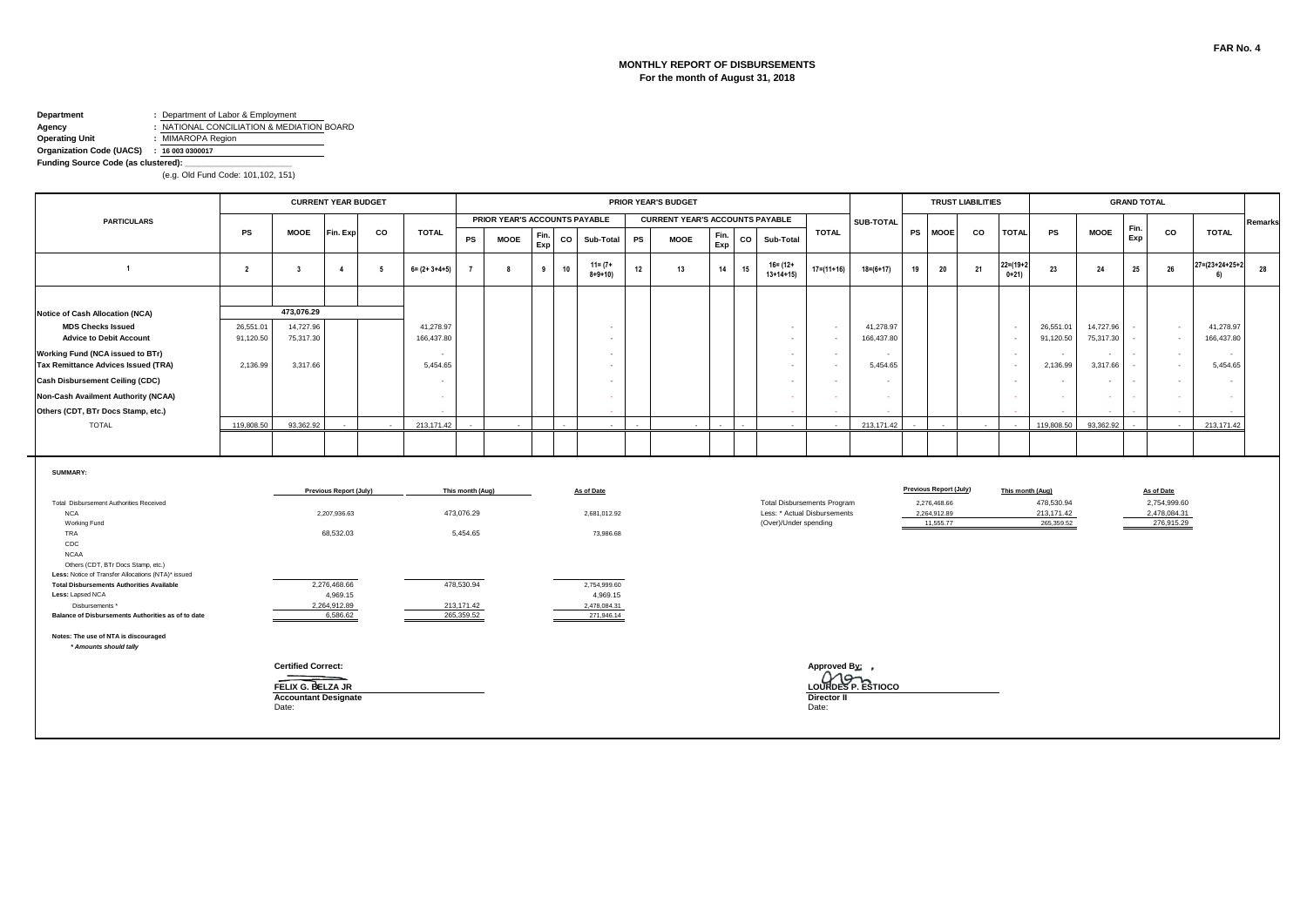#### **MONTHLY REPORT OF DISBURSEMENTS For the month of September 30, 2018**

# **Department :** Department of Labor & Employment<br>**Agency :** NATIONAL CONCILIATION & MEDIA **Agency :** NATIONAL CONCILIATION & MEDIATION BOARD<br> **Operating Unit :** MIMAROPA Region

**Operating Unit :** MIMAROPA Region

**Organization Code (UACS) : 16 003 0300017 Funding Source Code (as clustered): \_\_\_\_\_\_\_\_\_\_\_\_\_\_\_\_\_\_\_\_\_\_\_**

|                                                                                                                                                      |                |                                                                                        | <b>CURRENT YEAR BUDGET</b>                                   |                 |                       |                                                   |                               |             |    |                                         |    | PRIOR YEAR'S BUDGET                    |             |        |                            |                                                                    |                    |    |                                                                               | <b>TRUST LIABILITIES</b> |                           |                                                               |             | <b>GRAND TOTAL</b> |                                                         |                                 |         |
|------------------------------------------------------------------------------------------------------------------------------------------------------|----------------|----------------------------------------------------------------------------------------|--------------------------------------------------------------|-----------------|-----------------------|---------------------------------------------------|-------------------------------|-------------|----|-----------------------------------------|----|----------------------------------------|-------------|--------|----------------------------|--------------------------------------------------------------------|--------------------|----|-------------------------------------------------------------------------------|--------------------------|---------------------------|---------------------------------------------------------------|-------------|--------------------|---------------------------------------------------------|---------------------------------|---------|
| <b>PARTICULARS</b>                                                                                                                                   |                |                                                                                        |                                                              |                 |                       |                                                   | PRIOR YEAR'S ACCOUNTS PAYABLE |             |    |                                         |    | <b>CURRENT YEAR'S ACCOUNTS PAYABLE</b> |             |        |                            |                                                                    | SUB-TOTAL          |    |                                                                               |                          |                           |                                                               |             | Fin.               |                                                         |                                 | Remarks |
|                                                                                                                                                      | <b>PS</b>      | <b>MOOE</b>                                                                            | Fin. Exp                                                     | CO              | <b>TOTAL</b>          | PS                                                | <b>MOOE</b>                   | Fin.<br>Exp | co | Sub-Total                               | PS | <b>MOOE</b>                            | Fin.<br>Exp | co     | Sub-Total                  | <b>TOTAL</b>                                                       |                    |    | PS MOOE                                                                       | co                       | <b>TOTAL</b>              | PS                                                            | <b>MOOE</b> | Exp                | CO                                                      | <b>TOTAL</b>                    |         |
| $\overline{1}$                                                                                                                                       | $\overline{2}$ | $\overline{\mathbf{3}}$                                                                | $\overline{4}$                                               | $5\overline{5}$ | $6 = (2 + 3 + 4 + 5)$ |                                                   | 8                             | 9           | 10 | $11 = (7 +$<br>$8 + 9 + 10$             | 12 | 13                                     | 14          | 15     | $16 = (12 +$<br>$13+14+15$ | $17 = (11 + 16)$                                                   | $18=(6+17)$        | 19 | 20                                                                            | 21                       | $22 = (19 + 2)$<br>$0+21$ | 23                                                            | 24          | 25                 | 26                                                      | $27 = (23 + 24 + 25 + 2)$<br>6) | 28      |
|                                                                                                                                                      |                |                                                                                        |                                                              |                 |                       |                                                   |                               |             |    |                                         |    |                                        |             |        |                            |                                                                    |                    |    |                                                                               |                          |                           |                                                               |             |                    |                                                         |                                 |         |
| <b>Notice of Cash Allocation (NCA)</b>                                                                                                               |                | 276,528.26                                                                             |                                                              |                 |                       |                                                   |                               |             |    |                                         |    |                                        |             |        |                            |                                                                    |                    |    |                                                                               |                          |                           |                                                               |             |                    |                                                         |                                 |         |
| <b>MDS Checks Issued</b>                                                                                                                             | 57,920.05      | 161,752.74                                                                             |                                                              |                 | 219,672.79            |                                                   |                               |             |    |                                         |    |                                        |             |        | $\sim$                     | $\sim$                                                             | 219,672.79         |    |                                                                               |                          | $\sim$                    | 57,920.05                                                     | 161,752.74  | $\sim$             | $\sim$                                                  | 219,672.79                      |         |
| <b>Advice to Debit Account</b>                                                                                                                       | 100,854.16     | 180,675.66                                                                             |                                                              |                 | 281,529.82            |                                                   |                               |             |    |                                         |    |                                        |             |        | $\sim$                     | $\sim$                                                             | 281,529.82         |    |                                                                               |                          | $\sim$                    | 100,854.16                                                    | 180,675.66  | $\sim$             | $\sim$                                                  | 281,529.82                      |         |
| Working Fund (NCA issued to BTr)                                                                                                                     |                |                                                                                        |                                                              |                 |                       |                                                   |                               |             |    |                                         |    |                                        |             |        | $\sim$                     | $\sim$                                                             |                    |    |                                                                               |                          | $\sim$                    | $\overline{\phantom{a}}$                                      |             | $\sim$             | $\sim$                                                  | $\sim$                          |         |
| <b>Tax Remittance Advices Issued (TRA)</b>                                                                                                           | 2,136.99       | 15,050.23                                                                              |                                                              |                 | 17,187.22             |                                                   |                               |             |    |                                         |    |                                        |             |        | $\sim$                     | $\sim$                                                             | 17,187.22          |    |                                                                               |                          | $\sim$                    | 2,136.99                                                      | 15,050.23   | $\sim$             | $\sim$                                                  | 17,187.22                       |         |
| <b>Cash Disbursement Ceiling (CDC)</b>                                                                                                               |                |                                                                                        |                                                              |                 | $\sim$                |                                                   |                               |             |    |                                         |    |                                        |             |        | $\sim$                     | $\sim$                                                             | $\sim$             |    |                                                                               |                          | $\sim$                    | $\sim$                                                        | $\sim$      | $\sim$             | $\sim$                                                  | $\sim$                          |         |
| Non-Cash Availment Authority (NCAA)                                                                                                                  |                |                                                                                        |                                                              |                 | $\sim$                |                                                   |                               |             |    |                                         |    |                                        |             |        | $\sim$                     | $\sim$                                                             | $\sim$             |    |                                                                               |                          | $\sim$                    | ٠.                                                            |             |                    | ÷.                                                      | - 1                             |         |
| Others (CDT, BTr Docs Stamp, etc.)                                                                                                                   |                |                                                                                        |                                                              |                 |                       |                                                   |                               |             |    |                                         |    |                                        |             |        |                            |                                                                    |                    |    |                                                                               |                          |                           |                                                               |             |                    |                                                         |                                 |         |
| <b>TOTAL</b>                                                                                                                                         | 160,911.20     | 357,478.63                                                                             | $\sim$                                                       |                 | 518,389.83            |                                                   | $\sim$                        |             |    |                                         |    | $\sim$                                 |             | $\sim$ | $\sim$                     |                                                                    | 518,389.83         |    |                                                                               |                          |                           | 160,911.20                                                    | 357,478.63  |                    |                                                         | 518,389.83                      |         |
|                                                                                                                                                      |                |                                                                                        |                                                              |                 |                       |                                                   |                               |             |    |                                         |    |                                        |             |        |                            |                                                                    |                    |    |                                                                               |                          |                           |                                                               |             |                    |                                                         |                                 |         |
| SUMMARY:<br>Total Disbursement Authorities Received<br><b>NCA</b><br>Working Fund<br>TRA<br>CDC<br><b>NCAA</b><br>Others (CDT, BTr Docs Stamp, etc.) |                |                                                                                        | <b>Previous Report (August)</b><br>2,681,012.92<br>73,986.68 |                 |                       | This month (September)<br>276,528.26<br>17,187.22 |                               |             |    | As of Date<br>2,957,541.18<br>91,173.90 |    |                                        |             |        | (Over)/Under spending      | <b>Total Disbursements Program</b><br>Less: * Actual Disbursements |                    |    | <b>Previous Report (August)</b><br>2,754,999.60<br>2,478,084.31<br>276,915.29 |                          |                           | This month (Sep)<br>293,715.48<br>518,389.83<br>(224, 674.35) |             |                    | As of Date<br>3,048,715.08<br>2,996,474.14<br>52,240.94 |                                 |         |
| Less: Notice of Transfer Allocations (NTA)* issued<br><b>Total Disbursements Authorities Available</b>                                               |                |                                                                                        | 2,754,999.60                                                 |                 |                       | 293,715.48                                        |                               |             |    | 3,048,715.08                            |    |                                        |             |        |                            |                                                                    |                    |    |                                                                               |                          |                           |                                                               |             |                    |                                                         |                                 |         |
| Less: Lapsed NCA                                                                                                                                     |                |                                                                                        | 4,969.15                                                     |                 |                       |                                                   |                               |             |    | 4,969.15                                |    |                                        |             |        |                            |                                                                    |                    |    |                                                                               |                          |                           |                                                               |             |                    |                                                         |                                 |         |
| Disbursements *<br>Balance of Disbursements Authorities as of to date                                                                                |                |                                                                                        | 2,478,084.31<br>271,946.14                                   |                 |                       | 518,389.83<br>(224, 674.35)                       |                               |             |    | 2,996,474.14<br>47,271.79               |    |                                        |             |        |                            |                                                                    |                    |    |                                                                               |                          |                           |                                                               |             |                    |                                                         |                                 |         |
| Notes: The use of NTA is discouraged<br>* Amounts should tally                                                                                       |                |                                                                                        |                                                              |                 |                       |                                                   |                               |             |    |                                         |    |                                        |             |        |                            |                                                                    |                    |    |                                                                               |                          |                           |                                                               |             |                    |                                                         |                                 |         |
|                                                                                                                                                      |                | <b>Certified Correct:</b><br>FELIX G. BELZA JR<br><b>Accountant Designate</b><br>Date: |                                                              |                 |                       |                                                   |                               |             |    |                                         |    |                                        |             |        |                            | Approved By: ,<br><b>Director II</b><br>Date:                      | LOURDES P. ESTIOCO |    |                                                                               |                          |                           |                                                               |             |                    |                                                         |                                 |         |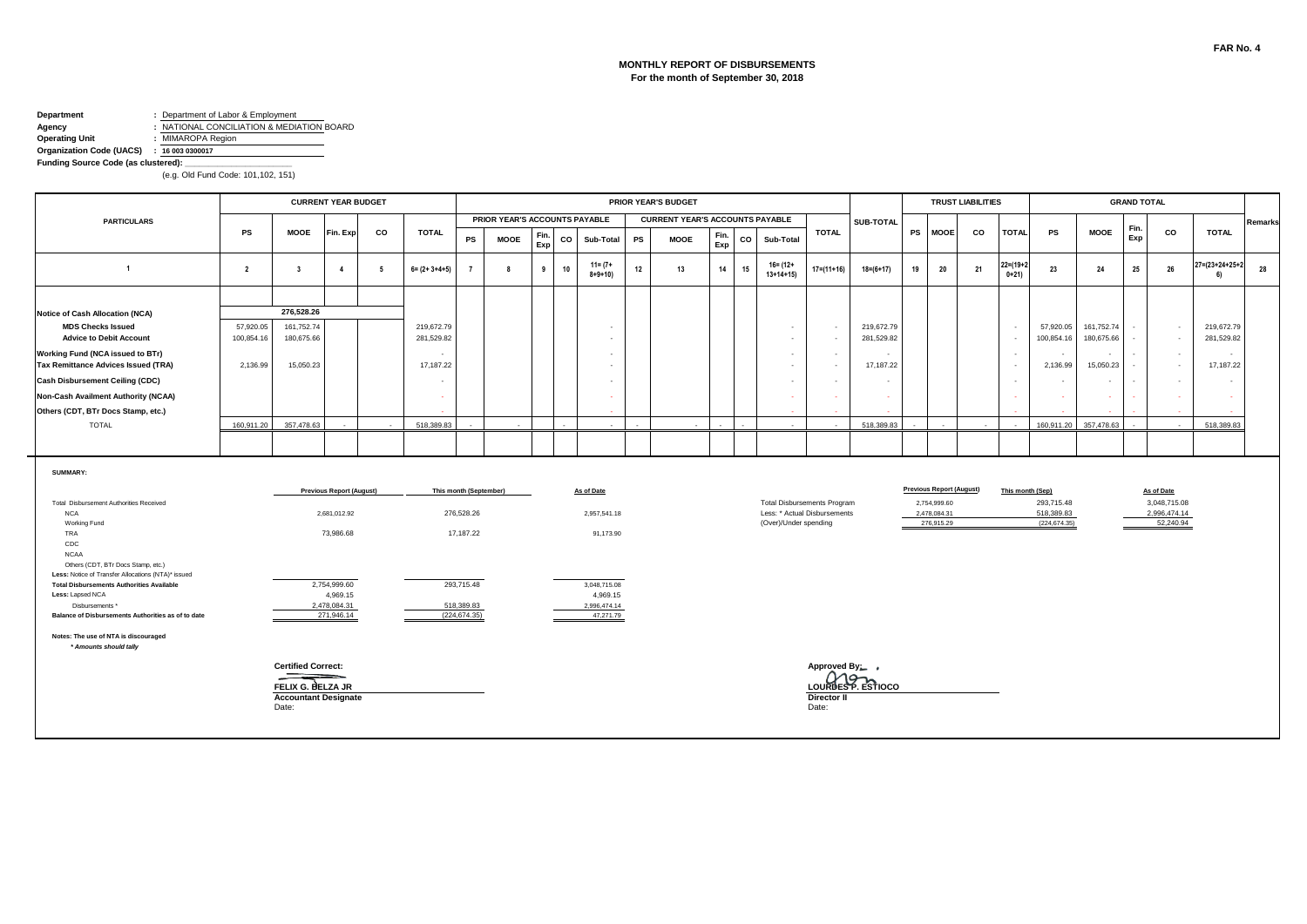#### **MONTHLY REPORT OF DISBURSEMENTS For the month of October 31, 2018**

# **Department :** Department of Labor & Employment<br>**Agency :** NATIONAL CONCILIATION & MEDIA **Agency :** NATIONAL CONCILIATION & MEDIATION BOARD<br> **Operating Unit :** MIMAROPA Region

**Operating Unit :** MIMAROPA Region

#### **Organization Code (UACS) : 16 003 0300017**

**Funding Source Code (as clustered): \_\_\_\_\_\_\_\_\_\_\_\_\_\_\_\_\_\_\_\_\_\_\_**

|                                                                                          |                |                             | <b>CURRENT YEAR BUDGET</b>   |                 |                       |                  |                               |             |        |                             |        | <b>PRIOR YEAR'S BUDGET</b>             |             |    |                                    |                          |                    |    |                              | <b>TRUST LIABILITIES</b> |                            |                          |             | <b>GRAND TOTAL</b> |              |                                 |         |
|------------------------------------------------------------------------------------------|----------------|-----------------------------|------------------------------|-----------------|-----------------------|------------------|-------------------------------|-------------|--------|-----------------------------|--------|----------------------------------------|-------------|----|------------------------------------|--------------------------|--------------------|----|------------------------------|--------------------------|----------------------------|--------------------------|-------------|--------------------|--------------|---------------------------------|---------|
| <b>PARTICULARS</b>                                                                       |                |                             |                              |                 |                       |                  | PRIOR YEAR'S ACCOUNTS PAYABLE |             |        |                             |        | <b>CURRENT YEAR'S ACCOUNTS PAYABLE</b> |             |    |                                    |                          | SUB-TOTAL          |    |                              |                          |                            |                          |             | Fin.               |              |                                 | Remarks |
|                                                                                          | PS             | <b>MOOE</b>                 | Fin. Exp                     | CO              | <b>TOTAL</b>          | PS               | <b>MOOE</b>                   | Fin.<br>Exp | co     | Sub-Total                   | PS     | <b>MOOE</b>                            | Fin.<br>Exp | co | Sub-Total                          | <b>TOTAL</b>             |                    |    | PS MOOE                      | CO                       | <b>TOTAL</b>               | PS                       | <b>MOOE</b> | Exp                | co           | <b>TOTAL</b>                    |         |
| $\overline{1}$                                                                           | $\overline{2}$ | $\overline{\mathbf{3}}$     | $\overline{4}$               | $5\overline{5}$ | $6 = (2 + 3 + 4 + 5)$ |                  | 8                             | 9           | 10     | $11 = (7 +$<br>$8 + 9 + 10$ | 12     | 13                                     | 14          | 15 | $16 = (12 +$<br>$13+14+15$         | $17 = (11 + 16)$         | $18=(6+17)$        | 19 | 20                           | 21                       | $22 = (19 + 2)$<br>$0+21)$ | 23                       | 24          | 25                 | 26           | $27 = (23 + 24 + 25 + 2)$<br>61 | 28      |
|                                                                                          |                |                             |                              |                 |                       |                  |                               |             |        |                             |        |                                        |             |    |                                    |                          |                    |    |                              |                          |                            |                          |             |                    |              |                                 |         |
| <b>Notice of Cash Allocation (NCA)</b>                                                   |                | 286,751.03                  |                              |                 |                       |                  |                               |             |        |                             |        |                                        |             |    |                                    |                          |                    |    |                              |                          |                            |                          |             |                    |              |                                 |         |
| <b>MDS Checks Issued</b>                                                                 | 26,670.65      | 31,837.13                   |                              |                 | 58,507.78             |                  |                               |             |        |                             |        |                                        |             |    | $\sim$                             | $\sim$                   | 58,507.78          |    |                              |                          | $\sim$                     | 26,670.65                | 31,837.13   |                    | $\sim$       | 58,507.78                       |         |
| <b>Advice to Debit Account</b>                                                           | 57,590.28      | 35,626.59                   |                              |                 | 93,216.87             |                  |                               |             |        | $\sim$                      |        |                                        |             |    | $\sim$                             | $\sim$                   | 93,216.87          |    |                              |                          | $\sim$                     | 57,590.28                | 35,626.59   | $\sim$             | $\sim$       | 93,216.87                       |         |
| Working Fund (NCA issued to BTr)                                                         |                |                             |                              |                 |                       |                  |                               |             |        |                             |        |                                        |             |    | $\sim$                             | $\sim$                   | $\sim$             |    |                              |                          | $\overline{\phantom{a}}$   | $\sim$                   |             | $\sim$             | $\sim$       | $\sim$                          |         |
| <b>Tax Remittance Advices Issued (TRA)</b>                                               | 2,136.99       | 1,904.22                    |                              |                 | 4,041.21              |                  |                               |             |        |                             |        |                                        |             |    | $\sim$                             | $\sim$                   | 4,041.21           |    |                              |                          | $\sim$                     | 2,136.99                 | 1,904.22    | $\sim$             | $\sim$       | 4,041.21                        |         |
| <b>Cash Disbursement Ceiling (CDC)</b>                                                   |                |                             |                              |                 | $\sim$                |                  |                               |             |        |                             |        |                                        |             |    | $\sim$                             | $\overline{\phantom{a}}$ | $\sim$             |    |                              |                          | $\sim$                     | $\overline{\phantom{a}}$ |             | $\sim$             | $\sim$       | $\sim$                          |         |
| Non-Cash Availment Authority (NCAA)                                                      |                |                             |                              |                 | . —                   |                  |                               |             |        |                             |        |                                        |             |    |                                    | $\sim$                   | - 1                |    |                              |                          | $\sim$                     |                          |             | $\sim$             |              | . —                             |         |
| Others (CDT, BTr Docs Stamp, etc.)                                                       |                |                             |                              |                 |                       |                  |                               |             |        |                             |        |                                        |             |    |                                    |                          |                    |    |                              |                          |                            |                          |             |                    |              |                                 |         |
| <b>TOTAL</b>                                                                             | 86,397.92      | 69.367.94                   |                              |                 | 155,765.86            |                  | $\sim$                        |             | $\sim$ | $\sim$                      | $\sim$ |                                        |             |    |                                    |                          | 155,765.86         |    |                              |                          |                            | 86,397.92                | 69.367.94   |                    |              | 155,765.86                      |         |
|                                                                                          |                |                             |                              |                 |                       |                  |                               |             |        |                             |        |                                        |             |    |                                    |                          |                    |    |                              |                          |                            |                          |             |                    |              |                                 |         |
| SUMMARY:                                                                                 | 84260.93       |                             |                              |                 |                       |                  |                               |             |        |                             |        |                                        |             |    |                                    |                          |                    |    |                              |                          |                            |                          |             |                    |              |                                 |         |
|                                                                                          |                |                             | <b>Previous Report (Sep)</b> |                 |                       | This month (Oct) |                               |             |        | As of Date                  |        |                                        |             |    |                                    |                          |                    |    | <b>Previous Report (Sep)</b> |                          | This month (Oct)           |                          |             |                    | As of Date   |                                 |         |
| Total Disbursement Authorities Received                                                  |                |                             |                              |                 |                       |                  |                               |             |        |                             |        |                                        |             |    | <b>Total Disbursements Program</b> |                          |                    |    | 3,048,715.08                 |                          |                            | 290,792.24               |             |                    | 3,339,507.32 |                                 |         |
| <b>NCA</b>                                                                               |                |                             | 2,957,541.18                 |                 |                       | 286,751.03       |                               |             |        | 3,244,292.21                |        |                                        |             |    | Less: * Actual Disbursements       |                          |                    |    | 2,996,474.14                 |                          |                            | 155,765.86               |             |                    | 3,152,240.00 |                                 |         |
| Working Fund<br>TRA                                                                      |                |                             | 91,173.90                    |                 |                       | 4,041.21         |                               |             |        | 95,215.11                   |        |                                        |             |    | (Over)/Under spending              |                          |                    |    | 52,240.94                    |                          |                            | 135,026.38               |             |                    | 187,267.32   |                                 |         |
| CDC                                                                                      |                |                             |                              |                 |                       |                  |                               |             |        |                             |        |                                        |             |    |                                    |                          |                    |    |                              |                          |                            |                          |             |                    |              |                                 |         |
| <b>NCAA</b>                                                                              |                |                             |                              |                 |                       |                  |                               |             |        |                             |        |                                        |             |    |                                    |                          |                    |    |                              |                          |                            |                          |             |                    |              |                                 |         |
| Others (CDT, BTr Docs Stamp, etc.)<br>Less: Notice of Transfer Allocations (NTA)* issued |                |                             |                              |                 |                       |                  |                               |             |        |                             |        |                                        |             |    |                                    |                          |                    |    |                              |                          |                            |                          |             |                    |              |                                 |         |
| <b>Total Disbursements Authorities Available</b>                                         |                |                             | 3,048,715.08                 |                 |                       | 290,792.24       |                               |             |        | 3,339,507.32                |        |                                        |             |    |                                    |                          |                    |    |                              |                          |                            |                          |             |                    |              |                                 |         |
| Less: Lapsed NCA<br>Disbursements *                                                      |                |                             | 52,240.94<br>2,996,474.14    |                 |                       | 155,765.86       |                               |             |        | 52,240.94<br>3,152,240.00   |        |                                        |             |    |                                    |                          |                    |    |                              |                          |                            |                          |             |                    |              |                                 |         |
| Balance of Disbursements Authorities as of to date                                       |                |                             | 0.00                         |                 |                       | 135,026.38       |                               |             |        | 135,026,38                  |        |                                        |             |    |                                    |                          |                    |    |                              |                          |                            |                          |             |                    |              |                                 |         |
|                                                                                          |                |                             |                              |                 |                       |                  |                               |             |        |                             |        |                                        |             |    |                                    |                          |                    |    |                              |                          |                            |                          |             |                    |              |                                 |         |
| Notes: The use of NTA is discouraged<br>* Amounts should tally                           |                |                             |                              |                 |                       |                  |                               |             |        |                             |        |                                        |             |    |                                    |                          |                    |    |                              |                          |                            |                          |             |                    |              |                                 |         |
|                                                                                          |                |                             |                              |                 |                       |                  |                               |             |        |                             |        |                                        |             |    |                                    |                          |                    |    |                              |                          |                            |                          |             |                    |              |                                 |         |
|                                                                                          |                | <b>Certified Correct:</b>   |                              |                 |                       |                  |                               |             |        |                             |        |                                        |             |    |                                    | Approved By: ,           |                    |    |                              |                          |                            |                          |             |                    |              |                                 |         |
|                                                                                          |                | FELIX G. BELZA JR           |                              |                 |                       |                  |                               |             |        |                             |        |                                        |             |    |                                    |                          | LOURDES P. ESTIOCO |    |                              |                          |                            |                          |             |                    |              |                                 |         |
|                                                                                          |                | <b>Accountant Designate</b> |                              |                 |                       |                  |                               |             |        |                             |        |                                        |             |    |                                    | <b>Director II</b>       |                    |    |                              |                          |                            |                          |             |                    |              |                                 |         |
|                                                                                          |                | Date:                       |                              |                 |                       |                  |                               |             |        |                             |        |                                        |             |    |                                    | Date:                    |                    |    |                              |                          |                            |                          |             |                    |              |                                 |         |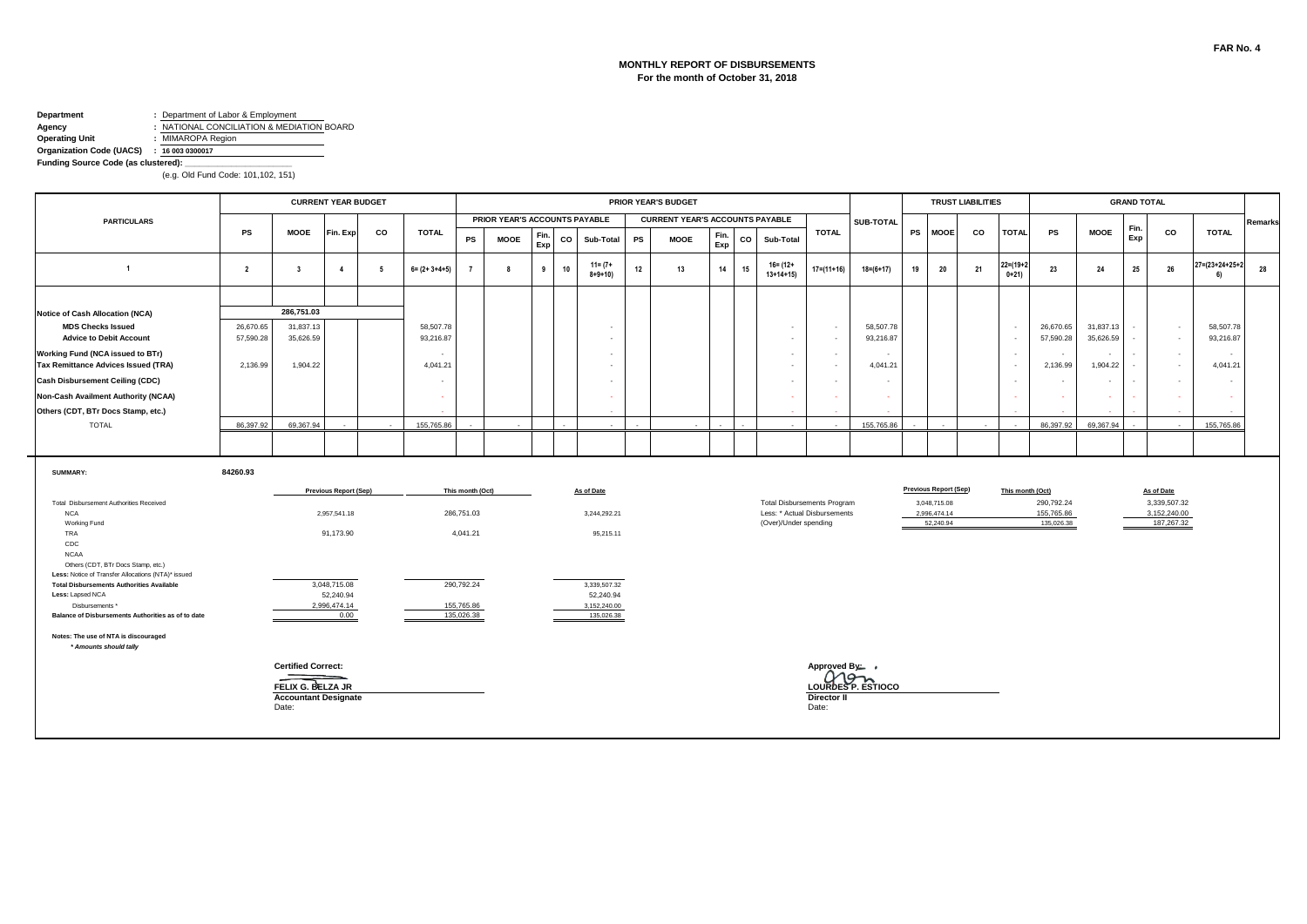#### **MONTHLY REPORT OF DISBURSEMENTS For the month of November 30, 2018**

# **Department :** Department of Labor & Employment<br>**Agency :** NATIONAL CONCILIATION & MEDIA **Agency :** NATIONAL CONCILIATION & MEDIATION BOARD<br> **Operating Unit :** MIMAROPA Region

**Operating Unit :** MIMAROPA Region

**Organization Code (UACS) : 16 003 0300017 Funding Source Code (as clustered): \_\_\_\_\_\_\_\_\_\_\_\_\_\_\_\_\_\_\_\_\_\_\_**

|                                                                                                        |                         |                                                                                        | <b>CURRENT YEAR BUDGET</b>              |    |                         |                           |                               |             |    |                                        | PRIOR YEAR'S BUDGET |                                        |             |             |                                                                                             |                                                      |                                      |    |                                            | <b>TRUST LIABILITIES</b> |                       |                  |                                         |                         | <b>GRAND TOTAL</b> |                                            |                                 |         |
|--------------------------------------------------------------------------------------------------------|-------------------------|----------------------------------------------------------------------------------------|-----------------------------------------|----|-------------------------|---------------------------|-------------------------------|-------------|----|----------------------------------------|---------------------|----------------------------------------|-------------|-------------|---------------------------------------------------------------------------------------------|------------------------------------------------------|--------------------------------------|----|--------------------------------------------|--------------------------|-----------------------|------------------|-----------------------------------------|-------------------------|--------------------|--------------------------------------------|---------------------------------|---------|
| <b>PARTICULARS</b>                                                                                     |                         |                                                                                        |                                         |    |                         |                           | PRIOR YEAR'S ACCOUNTS PAYABLE |             |    |                                        |                     | <b>CURRENT YEAR'S ACCOUNTS PAYABLE</b> |             |             |                                                                                             |                                                      | SUB-TOTAL                            |    |                                            |                          |                       |                  |                                         |                         | Fin.               |                                            |                                 | Remarks |
|                                                                                                        | <b>PS</b>               | <b>MOOE</b>                                                                            | Fin. Exp                                | CO | <b>TOTAL</b>            | PS                        | <b>MOOE</b>                   | Fin.<br>Exp | co | Sub-Total                              | PS                  | <b>MOOE</b>                            | Fin.<br>Exp | $_{\rm co}$ | Sub-Total                                                                                   | <b>TOTAL</b>                                         |                                      |    | PS MOOE                                    | co                       | <b>TOTAL</b>          |                  | <b>PS</b>                               | <b>MOOE</b>             | Exp                | co                                         | <b>TOTAL</b>                    |         |
| $\overline{1}$                                                                                         | $\overline{2}$          | $\overline{\mathbf{3}}$                                                                | $\overline{4}$                          | 5  | $6 = (2 + 3 + 4 + 5)$   |                           | 8                             | 9           | 10 | $11 = (7 +$<br>$8 + 9 + 10$            | 12                  | 13                                     | 14          | 15          | 16= (12+<br>$13+14+15$                                                                      | $17=(11+16)$                                         | $18 = (6 + 17)$                      | 19 | 20                                         | 21                       | $22=(19+2)$<br>$0+21$ |                  | 23                                      | 24                      | 25                 | 26                                         | $27 = (23 + 24 + 25 + 2)$<br>61 | 28      |
|                                                                                                        |                         |                                                                                        |                                         |    |                         |                           |                               |             |    |                                        |                     |                                        |             |             |                                                                                             |                                                      |                                      |    |                                            |                          |                       |                  |                                         |                         |                    |                                            |                                 |         |
| <b>Notice of Cash Allocation (NCA)</b>                                                                 |                         | 381,451.03                                                                             |                                         |    |                         |                           |                               |             |    |                                        |                     |                                        |             |             |                                                                                             |                                                      |                                      |    |                                            |                          |                       |                  |                                         |                         |                    |                                            |                                 |         |
| <b>MDS Checks Issued</b><br><b>Advice to Debit Account</b>                                             | 26,632.49<br>213,254.87 | 14,738.26<br>163,840.52                                                                |                                         |    | 41,370.75<br>377,095.39 |                           |                               |             |    | $\overline{\phantom{a}}$               |                     |                                        |             |             | $\overline{\phantom{a}}$                                                                    | $\overline{\phantom{a}}$<br>$\overline{\phantom{a}}$ | 41,370.75<br>377,095.39              |    |                                            |                          |                       |                  | 26,632.49<br>213,254.87                 | 14,738.26<br>163,840.52 |                    | $\sim$<br>$\sim$                           | 41,370.75<br>377,095.39         |         |
| <b>Working Fund (NCA issued to BTr)</b><br><b>Tax Remittance Advices Issued (TRA)</b>                  | 2,406.97                | 5,507.89                                                                               |                                         |    | $\sim$<br>7,914.86      |                           |                               |             |    | $\sim$                                 |                     |                                        |             |             | $\sim$                                                                                      | $\sim$<br>$\blacksquare$                             | $\overline{\phantom{a}}$<br>7,914.86 |    |                                            |                          |                       |                  | $\overline{\phantom{a}}$<br>2,406.97    | 5,507.89                |                    | $\sim$<br>$\sim$                           | $\sim$<br>7,914.86              |         |
| <b>Cash Disbursement Ceiling (CDC)</b>                                                                 |                         |                                                                                        |                                         |    | $\sim$                  |                           |                               |             |    |                                        |                     |                                        |             |             |                                                                                             | $\sim$                                               | $\overline{\phantom{a}}$             |    |                                            |                          |                       |                  | $\overline{\phantom{a}}$                |                         |                    | $\sim$                                     | $\sim$                          |         |
| Non-Cash Availment Authority (NCAA)                                                                    |                         |                                                                                        |                                         |    |                         |                           |                               |             |    |                                        |                     |                                        |             |             |                                                                                             |                                                      | - 4                                  |    |                                            |                          |                       |                  |                                         |                         |                    |                                            | - 1                             |         |
| Others (CDT, BTr Docs Stamp, etc.)                                                                     |                         |                                                                                        |                                         |    |                         |                           |                               |             |    |                                        |                     |                                        |             |             |                                                                                             |                                                      |                                      |    |                                            |                          |                       |                  |                                         |                         |                    |                                            |                                 |         |
| <b>TOTAL</b>                                                                                           | 242,294.33              | 184,086.67                                                                             |                                         |    | 426,381.00              |                           | $\sim$                        |             |    |                                        |                     |                                        |             |             |                                                                                             |                                                      | 426,381.00                           |    |                                            |                          |                       |                  | 242,294.33                              | 184.086.67              |                    |                                            | 426,381.00                      |         |
|                                                                                                        |                         |                                                                                        |                                         |    |                         |                           |                               |             |    |                                        |                     |                                        |             |             |                                                                                             |                                                      |                                      |    |                                            |                          |                       |                  |                                         |                         |                    |                                            |                                 |         |
| SUMMARY:                                                                                               |                         |                                                                                        | <b>Previous Report (Oct)</b>            |    |                         | This month (Nov)          |                               |             |    | As of Date                             |                     |                                        |             |             |                                                                                             |                                                      |                                      |    | <b>Previous Report (Oct)</b>               |                          |                       | This month (Nov) |                                         |                         |                    | As of Date                                 |                                 |         |
| Total Disbursement Authorities Received<br><b>NCA</b><br>Working Fund                                  |                         |                                                                                        | 3,244,292.21                            |    |                         | 381,451.03                |                               |             |    | 3,625,743.24                           |                     |                                        |             |             | <b>Total Disbursements Program</b><br>Less: * Actual Disbursements<br>(Over)/Under spending |                                                      |                                      |    | 3,339,507.32<br>3,152,240.00<br>187,267.32 |                          |                       |                  | 389,365.89<br>426,381.00<br>(37,015.11) |                         |                    | 3,728,873.21<br>3,578,621.00<br>150,252.21 |                                 |         |
| TRA<br>CDC<br><b>NCAA</b><br>Others (CDT, BTr Docs Stamp, etc.)                                        |                         |                                                                                        | 95,215.11                               |    |                         | 7,914.86                  |                               |             |    | 103,129.97                             |                     |                                        |             |             |                                                                                             |                                                      |                                      |    |                                            |                          |                       |                  |                                         |                         |                    |                                            |                                 |         |
| Less: Notice of Transfer Allocations (NTA)* issued<br><b>Total Disbursements Authorities Available</b> |                         |                                                                                        | 3,339,507.32                            |    |                         | 389,365.89                |                               |             |    | 3,728,873.21                           |                     |                                        |             |             |                                                                                             |                                                      |                                      |    |                                            |                          |                       |                  |                                         |                         |                    |                                            |                                 |         |
| Less: Lapsed NCA<br>Disbursements *<br>Balance of Disbursements Authorities as of to date              |                         |                                                                                        | 52,240.94<br>3,152,240.00<br>135,026.38 |    |                         | 426,381.00<br>(37,015.11) |                               |             |    | 52,240.94<br>3,578,621.00<br>98,011.27 |                     |                                        |             |             |                                                                                             |                                                      |                                      |    |                                            |                          |                       |                  |                                         |                         |                    |                                            |                                 |         |
| Notes: The use of NTA is discouraged<br>* Amounts should tally                                         |                         |                                                                                        |                                         |    |                         |                           |                               |             |    |                                        |                     |                                        |             |             |                                                                                             |                                                      |                                      |    |                                            |                          |                       |                  |                                         |                         |                    |                                            |                                 |         |
|                                                                                                        |                         | <b>Certified Correct:</b><br>FELIX G. BELZA JR<br><b>Accountant Designate</b><br>Date: |                                         |    |                         |                           |                               |             |    |                                        |                     |                                        |             |             |                                                                                             | Approved By: •<br><b>Director II</b><br>Date:        | LOURDES P. ESTIOCO                   |    |                                            |                          |                       |                  |                                         |                         |                    |                                            |                                 |         |